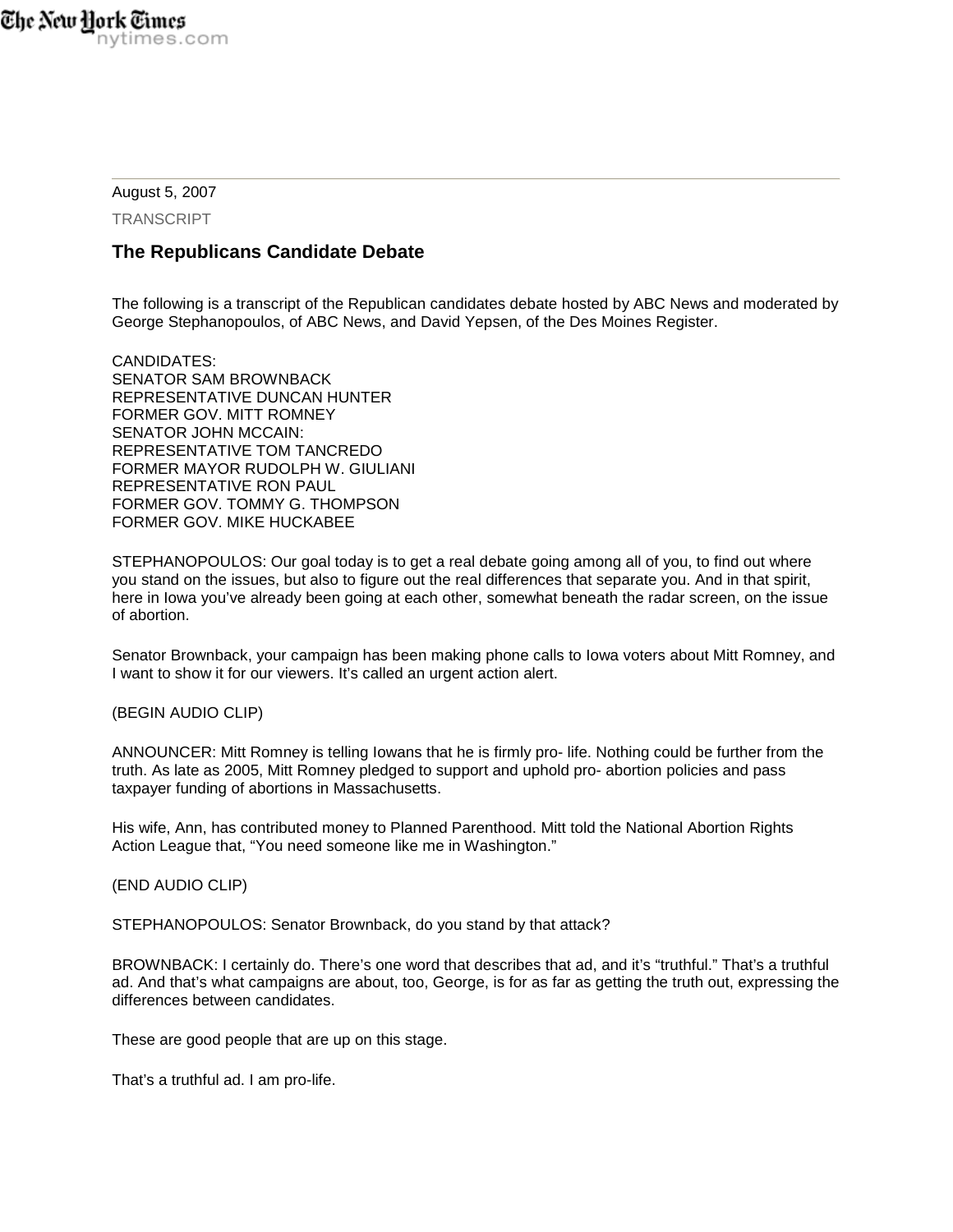I think this is a core issue for our party. I think it's a big issue for our country. I'm pro-life and I'm whole life. I think that all life at all stages is sacred and it's beautiful. I think it's something we ought to fight for, it's what this party has stood for, it's what we should stand for.

STEPHANOPOULOS: Governor Romney, everything in that ad true?

ROMNEY: Virtually nothing in that ad is true.

STEPHANOPOULOS: What's wrong with it?

ROMNEY: The single word I'd use would be "desperate" or perhaps "negative." Frankly...

STEPHANOPOULOS: But before we move on, you said it's not true. We have it up on the screen. What is untrue?

ROMNEY: I am pro-life. That's the truth. And several years ago, when we faced the issue of cloning of embryos in our state, I wrote an op-ed piece in the Boston Globe and said I'm pro-life.

ROMNEY: And every action I've taken as governor of Massachusetts has been pro-life. This is a very difficult decision. We're involved in the lives of two people: a mom and an unborn child. And yet I've come down on the side of saying I'm in favor of life.

STEPHANOPOULOS: But are any of the specific -- any of the specific charges there untrue?

ROMNEY: The Massachusetts Citizens for Life just several months ago brought me in and gave me an award for my public leadership on the basis of being pro-life. So the best way you can learn about someone is not by asking their opponent, but ask them, "What do you believe, and what's your view?" And I am pro-life. And virtually every part of that ad is inaccurate. I'm pro-life. My positions are pro-life. The idea that, for instance, I've been in favor of taxpayer funding of abortion; that's wrong. I oppose taxpayer funding of abortion. In our state we passed a medical plan that reduces the number of people who received state funding for abortion. So the ad is just completely wrong.

BROWNBACK: George, if I could, there's -- you can go up on YouTube and see the governor himself and speaking himself...

ROMNEY: Ah, that's the -- consider the source.

BROWNBACK: ... about where he is on this position, and in 1994 say, "I'm governor..."

(CROSSTALK)

ROMNEY: Look, look. I was pro-choice. I am pro-life. And I'm tired of a...

BROWNBACK: And it is a truthful position. Every piece of that is truthful. You can got to YouTube and look for the governor, what he says himself.

STEPHANOPOULOS: Governor Romney -- Governor Romney...

ROMNEY: You can go back to YouTube and look at what I said in 1994. I never said I was pro-choice, but my position was effectively pro-choice. I've said that time and time again. I changed my position. When I was governor and when I faced an issue of a life or death, when the first time a bill came to my desk that related to the life of an unborn child, I came down on the side of life.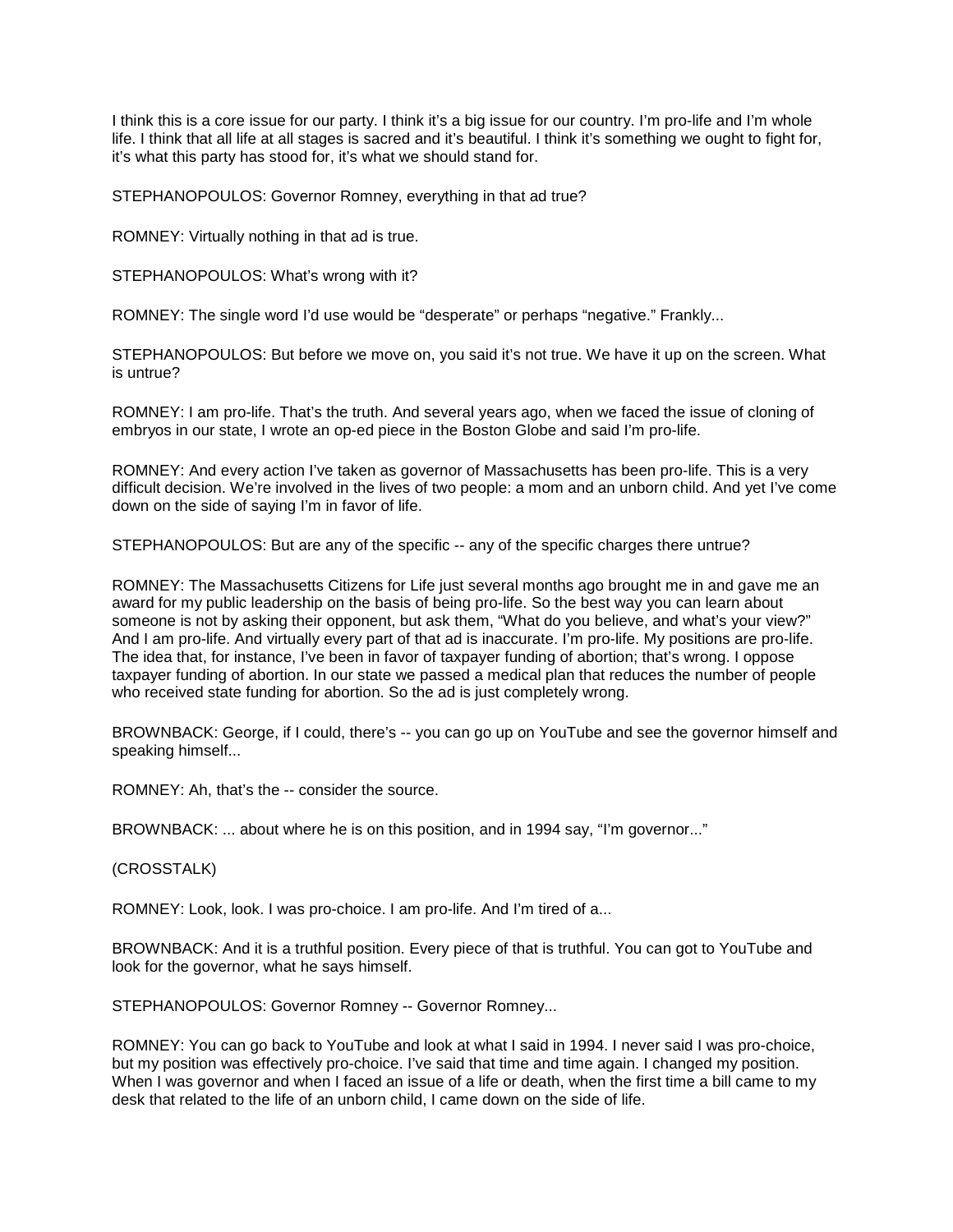ROMNEY: And I put that in The Boston Globe and explained why. And I get tired of people that are holier than thou because they've been pro-life longer than I have.

STEPHANOPOULOS: Governor Romney, you've also been drawing...

ROMNEY: But I'm proud of the fact.

(APPLAUSE)

STEPHANOPOULOS: You have also been drawing contrasts with Mayor Giuliani during this campaign. I want to show our viewers something you said about Mayor Giuliani on the Christian Broadcasting Network this spring.

(BEGIN VIDEO CLIP)

ROMNEY: He is pro-choice and pro-gay marriage and anti-gun, and that's a tough combination in a Republican primary. (END VIDEO CLIP)

STEPHANOPOULOS: Do you stand by that? And what is it that you fear a President Giuliani would do on those issues?

ROMNEY: I think Rudy Giuliani is a terrific American and a wonderful mayor. That was very early in the process. I think I've got a better view...

STEPHANOPOULOS: In March.

ROMNEY: Yes, it was in March. He wasn't a candidate yet. I think I have a better perspective on his views now -- not entirely, but a pretty good view on his positions. And I'd rather let him speak for him, his own positions, than me speak for them. And I've done by best to let other candidates speak about their own positions.

So I'm not going to try and elaborate on his positions. I can tell you that I am pro-life and that I'm opposed to same- sex marriage, and I support the Second Amendment. Those are my views. Why don't we let each of us describe our own views, as opposed to taking time to describe those of our colleagues?

STEPHANOPOULOS: Was that accurate what Governor Romney said?

GIULIANI: Somehow, I knew you were going to ask me the question about this.

(LAUGHTER)

The reality is that I support the Second Amendment, as Governor Romney says.

I clearly believe that marriage should be between a man and a woman, although I did support domestic partnerships and still do, a contractual relationship.

And I believe the best way we can have common ground in this debate that you're hearing is if we put our emphasis on reducing abortions and increasing the number of adoptions, which is something that I did as mayor of New York City.

GIULIANI: But I think ultimately that decision that has to be made is one that government shouldn't make. Ultimately, a woman should make that with her conscience and ultimately with her doctor.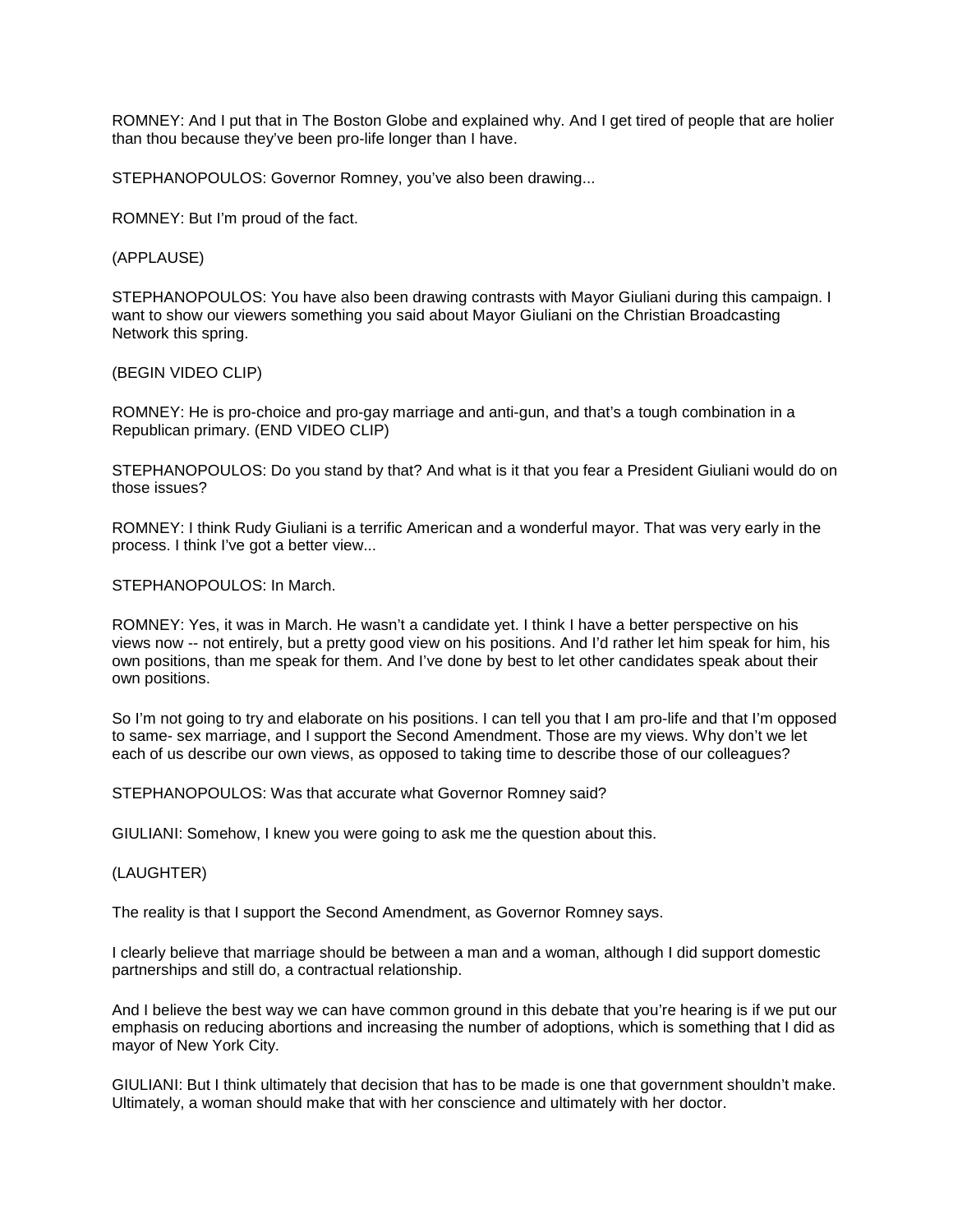#### (APPLAUSE)

STEPHANOPOULOS: Governor Thompson, let me bring you in here, because Michael Gerson, President Bush's former speechwriter, now a columnist for The Washington Post, wrote a column about Mayor Giuliani a few weeks ago, where he said one of the consequences -- because of the mayor's pro-life position -- of a Giuliani victory would be to place the Republican nominee in direct conflict with the Roman Catholic Church.

How big a problem is that?

THOMPSON: I think it's a problem. I think it's a problem not only for the Roman Catholic Church, but it's a problem with the Constitution and the platform of the Republican Party.

Every year the Republican Party, both at the state level in Iowa, nationally, are parties that come out very avidly and passionately on being pro-life. And I think any candidate that's pro-choice is going to have a difficulty with the party faithful and those individuals that have come to this district and the state and national meetings and have avowed time and time again that this party, the Republican Party, is a party of pro-life.

So anybody that's not pro-life is going to have difficulties. That's the question.

Beyond that, however, I think you've got to look beyond just one issue. And the issue that really concerns me, of course, is the health issues of America.

And we get tied up in one particular issue and we really don't go to some of the major issues that are affecting America -- not that pro-life isn't -- but we have to get down -- and this debate should be about the major issues affecting the voters of Iowa and nationally, instead of trying to choose one person against another on this campaign.

THOMPSON: Every single one of us up here have got issues, positions, and every single one of us believe very strongly of those. And I think that speaks highly of the Republican Party.

STEPHANOPOULOS: You bring up an important point, and let me bring this to Senator McCain. Because some people have made the argument...

#### (APPLAUSE)

STEPHANOPOULOS: ... some people have made the argument that in this election especially, that Mayor Giuliani would be absolutely the strongest candidate, in part because of his pro-choice positions, but even more than that, in the general election, the most important issue is going to be national security, and an issue like abortion should be de-emphasized.

#### Do you agree with that?

MCCAIN:: I think the respect and commitment to the rights of the unborn is something I've fought for, and it has a lot to do with national security. Because it depends on -- it says very much what kind of a country we are and our respect for human life, whether it be here in the United States or whether it be in China or Bangladesh or the Congo or anyplace else in the world. So I think it is connected. But I also firmly believe that the challenge of the 21st century is the struggle against radical Islamic extremism. It is a transcendent issue. It is hydra-headed. It will be with us for the rest of the century.

I have served my nation and my country and the people of this country for all of my adult life. I am the most prepared. I have been involved in these issues. I have served this nation in the military and in the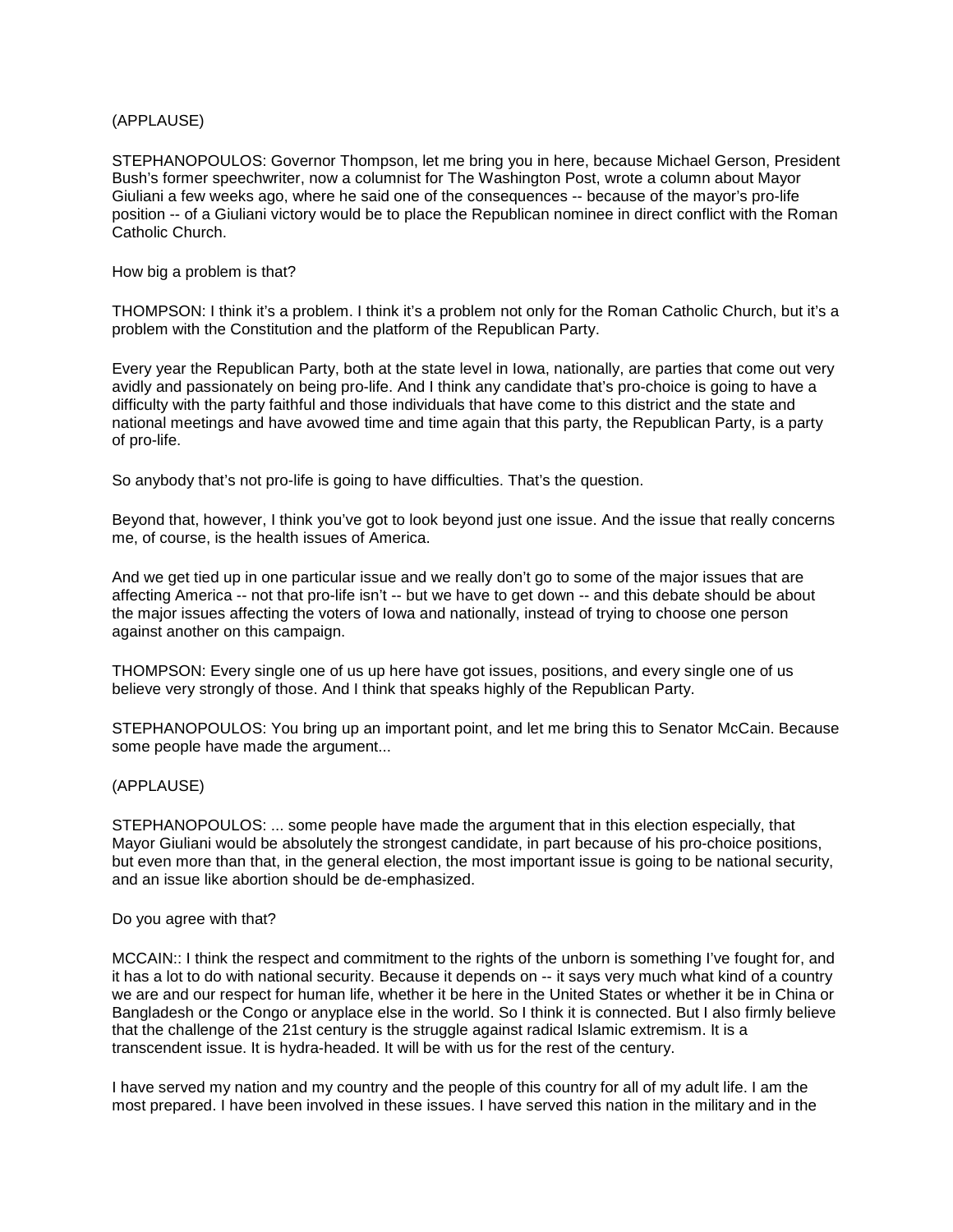Congress, and I'm the best prepared and equipped and need no on-the-job training to meet that challenge.

STEPHANOPOULOS: You have also addressed the issue of Iraq, probably more -- as much as, if not more than any other candidate.

STEPHANOPOULOS: And I want to turn to that as well. Because we did a poll of Iowa voters, as you saw. And we asked the voters there for questions.

We got more questions on Iraq and the war than any other single subject. Here was one of them.

(BEGIN VIDEO CLIP)

QUESTION: Hi. I'm Jill Husker (ph) from Grinnell, Iowa. My question is, if you were president, what would be your strategy for ending the war in Iraq?

#### (END VIDEO CLIP)

STEPHANOPOULOS: Congressman Paul, what would it be?

PAUL: Just come home. We just marched in. We can just come back.

(APPLAUSE)

We went in there illegally. We did not declare war. It's lasting way too long. We didn't declare war in Korea or Vietnam. The wars were never really ended. We lose those wars. We're losing this one. We shouldn't be there. We ought to just come home.

#### (APPLAUSE)

The number one reason it's in our national self-interest and for our national security, think of our defenses now, how rundown they are. What is the morale of our military today when they're sent over there for 12 months and then they're kept for another three months? They come home and, with less than a year's rest, they're sent back again. Congress is currently trying to change the rules so we give these men an adequate rest.

This war is not going well because the foreign policy is defective.

STEPHANOPOULOS: Congressman Hunter?

#### (APPLAUSE)

HUNTER: Yes, George, I've been here before. I was here when we stood up to the Russians in Central Europe when they were ringing our allies with SS-20 missiles. We stood up them and we finally brought that wall down.

I was here when we did Central America, when the liberals were raging that we had to get out of Salvador. Today, Salvadoran troops are standing side-by-side with Americans in Iraq.

And let me tell you something I'm tired of. I watched the Democrat debate. I watched them say, as my colleague has said, "Just bring them home. Come home." And it was a race to see who could stampede for the exit the quickest.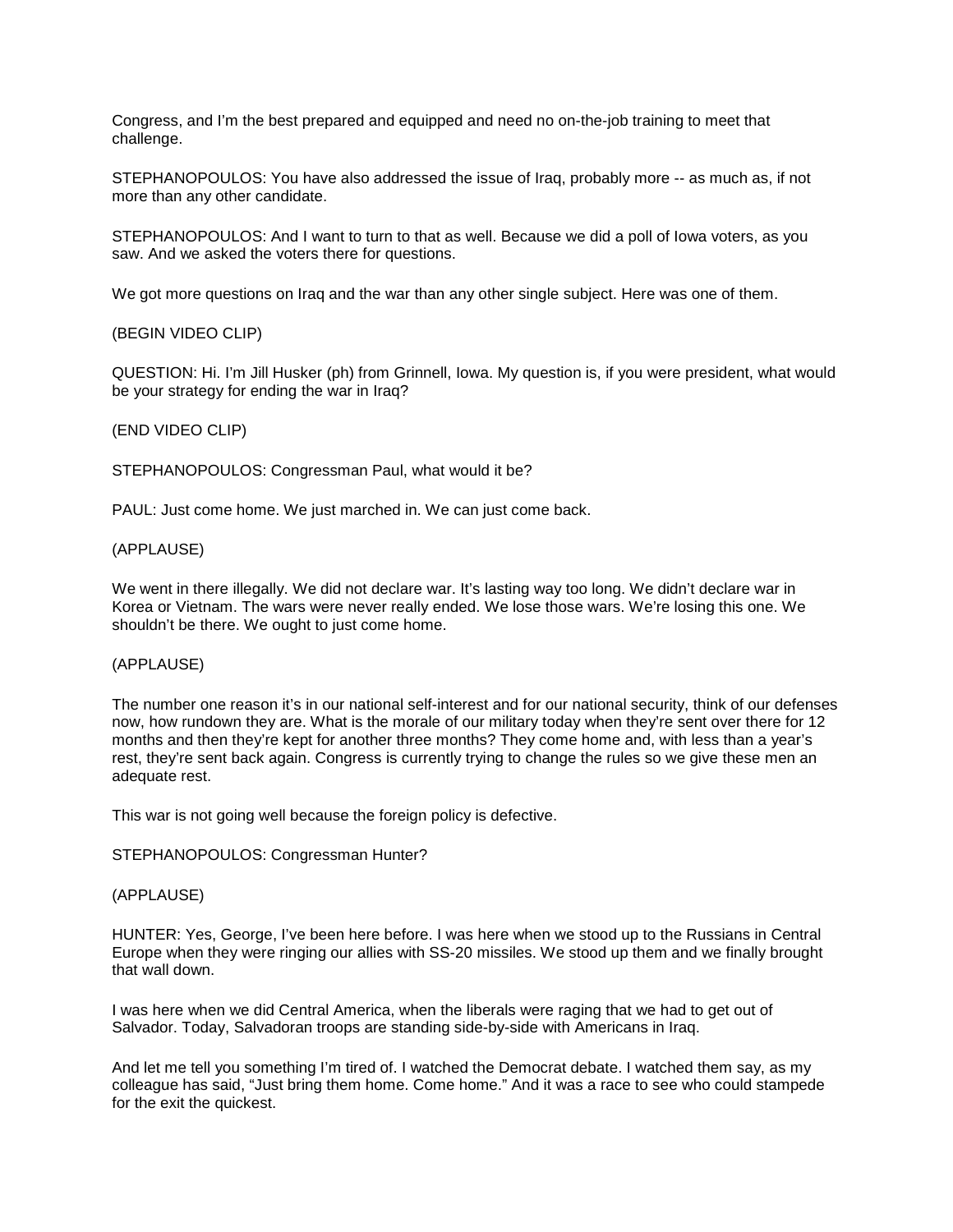And you know something? The Marines in Anbar province, which is almost half of Iraq, have turned that situation around. They brought the communities there on our side, fighting back against Al Qaida. Not a single Democrat...

### (APPLAUSE)

Not a single Democrat candidate paused in their rush for the exit to say to our Marines, "Good job. You guys are fighting and achieving, with blood, sweat and tears, what this country needs." We've got our best military leadership in Iraq right now. We are standing up the Iraq military, the 129 battalions. When they are stood up, when they're reliable, battle-ready, they rotate onto the battlefield, they displace American heavy combat forces. That's the right way to leave, not a stampede for the exit.

STEPHANOPOULOS: Congressman Hunter, thank you.

So we've got the poles of this debate Governor Huckabee...

#### (APPLAUSE)

I'll come back to you in a second.

We've got the poles of this debate. Congressman Paul says, "Come home." Congressman Hunter says, "We've got to stay." Is there a middle ground in this debate?

HUCKABEE: Certainly there's a middle ground, George. And the middle ground is that we win this war and we do it with honor. We don't just stay indefinitely. We put some pressure -- just like we have been the last week, with Secretary Rice and Secretary Gates -- on the Saudis.

HUCKABEE: Look, we've made them rich. Every time somebody in this room goes to the gas pump, you've helped make the Saudi royal family a little wealthier. And the money that has been used against us in terrorism has largely come from the Middle East.

There's two things we've got to do.

Number one, we've got to insist that the people in that neighborhood take a far greater role militarily and financially in solving the problem. It's their neighborhood.

But the second thing we'd do, for our own national security, is end our dependence on foreign oil. And let's not play around and say "30 years," let's get it done. Let's get it done now. And let's make sure that we don't have to depend upon their oil for our future energy needs.

#### BROWNBACK (?): George? George?

HUCKABEE: If we can feed ourselves, if we can fuel ourselves, if we can manufacture the weapons to fight for ourselves, we're a free people. If we can't do those three things, we're not free.

### (APPLAUSE)

STEPHANOPOULOS: I'm going to bring everyone in on this.

Senator Brownback, go ahead.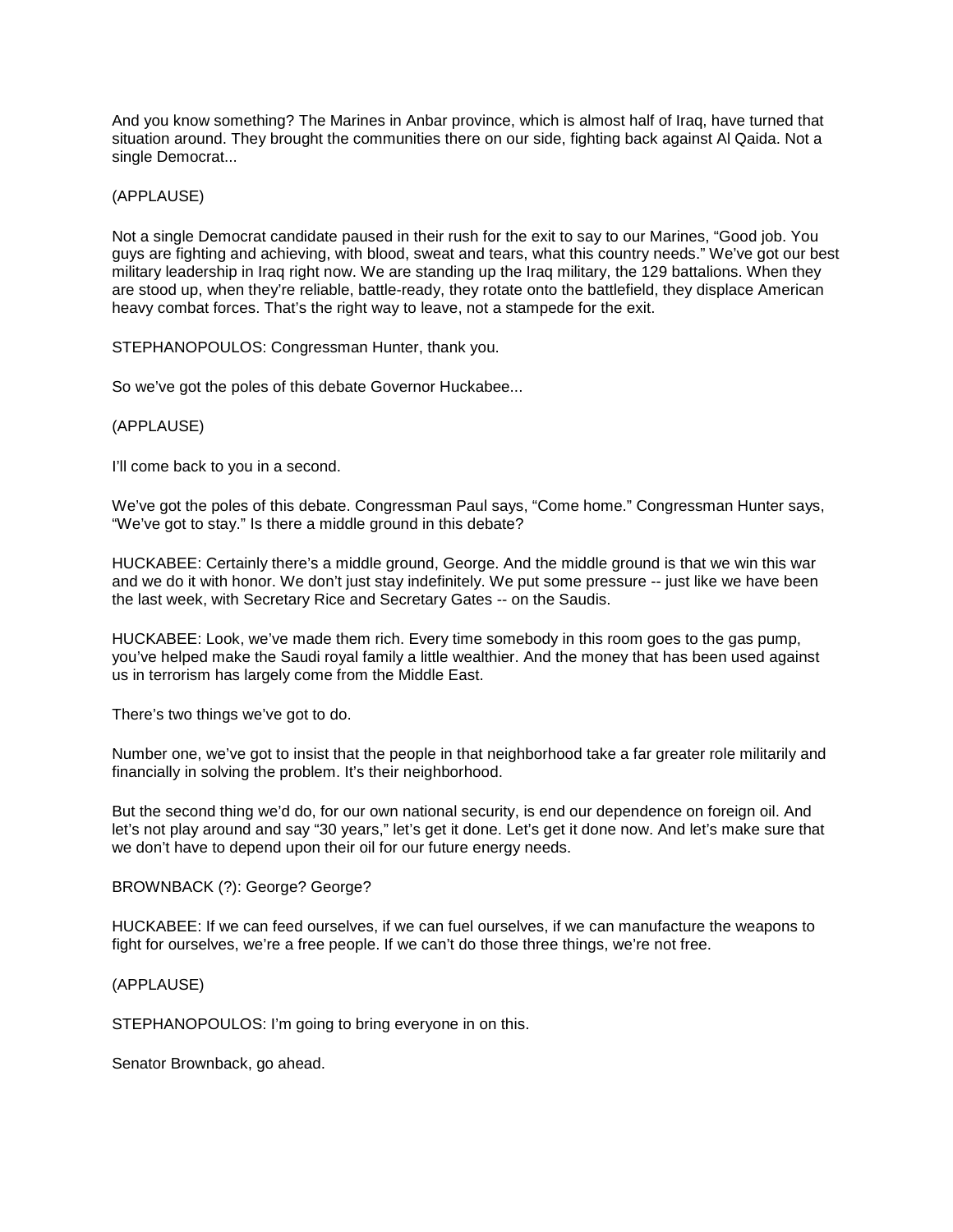BROWNBACK: There's another piece to this as well. And that is, is that you've got the military performing, I think, very well, doing an outstanding job, but the political situation continues to deteriorate on the ground in Iraq. You've got the Iraqi politicians not even meeting now. You've got a weak leadership that's taking place there.

I think the key missing element here is political resolve on the ground. We need a political surge, like Thomas Friedman has written about. We need to put a three-state solution in place, like was in Iraq prior to World War I, where you have a north that's Kurdish, which is right now; a west that's Sunni, which is right now; and a Shia south, with Baghdad as the federal city.

A weak, soft partition: that's the piece missing...

(CROSSTALK)

STEPHANOPOULOS: And that is -- that is your plan.

(APPLAUSE)

STEPHANOPOULOS: Let me bring Senator McCain in on this. Senator Brownback -- Senator McCain, Senator Brownback talked about the lack of political progress.

It's actually written into the law right now benchmarks that the Iraqi government has to meet. It is also very, very clear that they are not going to meet those benchmarks by the time General Petraeus reports in September.

If they fail to meet these benchmarks which are written into the law, will you still continue to support the surge?

MCCAIN:: Of course. They are making progress, and we are winning on the ground. And there are political solutions being arrived at all over Iraq today, not at the national level.

I'm disappointed, of course, that the Maliki government has not done what they need to do. But I'll tell you, it's not only in the national interest of the Iraqis, it's an American national interest. We are winning.

We must win. If we lose, there'll be catastrophic consequences and genocide, and we will be back. This is a seminal moment in American history. We must succeed.

There will be a big debate coming up in September on the floor of the Senate. We will win that debate because the American people understand the consequences of failure.

STEPHANOPOULOS: Mayor Giuliani...

MCCAIN:: Morale is good. Morale is good amongst our military. I can tell you that.

A three-state solution -- we just saw it when the Iraqi people joined together with Iraqi flags celebrating a victory in a soccer match.

We are winning. We must win. And we will not set a date for surrender, as the Democrats want us to do.v

STEPHANOPOULOS: Mayor Giuliani, is there any difference...

(APPLAUSE)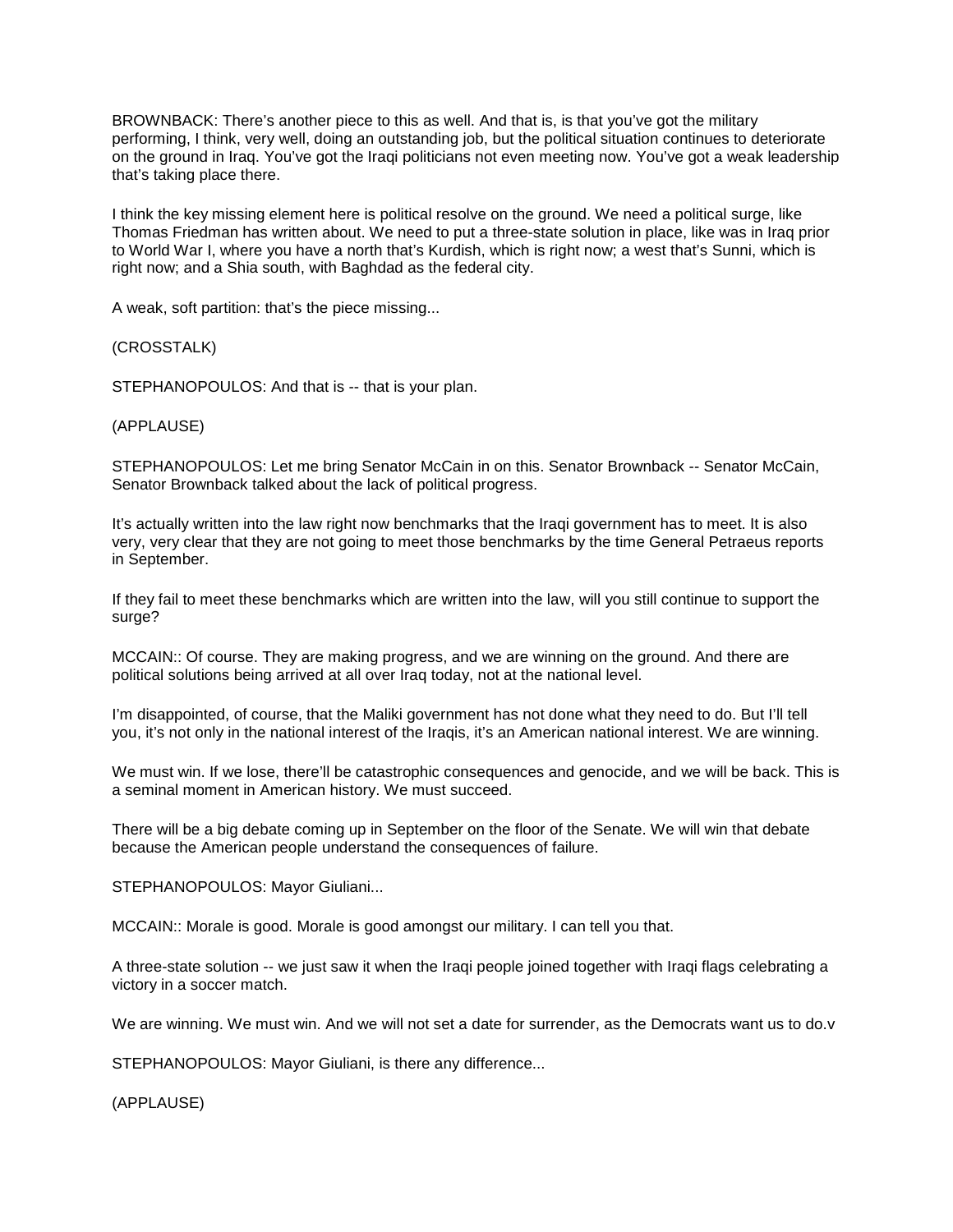Is there any difference between you and Senator McCain on this issue? Would you also continue to...

GIULIANI: I just noticed the question before, Senator McCain said something -- in four Democratic debates, not a single Democratic candidate said the word "Islamic terrorism." Now, that is taking political correctness to extremes.

GIULIANI: It really is.

## (APPLAUSE)

The reality is that you do not achieve peace through weakness and appeasement. Weakness and appeasement should not be a policy of the American government. We should seek a victory in Iraq and in Baghdad, and we should define the victory.

And I thought the piece by O'Hanlon and Pollack last week in the New York Times, which, I have to frankly tell you, when I read it in the morning, I read it twice, and I checked -- New York Times? But it was the New York Times. It was.

# (LAUGHTER)

And it said, "We just might win in Iraq."

Now, why we would want to retreat in the face of at least some empirical evidence that General Petraeus and...

STEPHANOPOULOS: But that's military -- that's military progress. No political progress. You'd continue to support the surge even if there's no political progress.

GIULIANI: The reality is that if we can bring stability to Iraq, and we can give them a chance to develop stability, that's what we should be trying to accomplish. This is part of an overall terrorist war against the United States. And that's why I noted Senator McCain's statement about Islamic extreme terrorism. This is part of an overall war against us by the terrorists. It's a battle in that war. America should win that battle. And winning that battle is to have an Iraq that helps us against the Islamic terrorists.

### ROMNEY

STEPHANOPOULOS: Governor Romney, are you, Mayor Giuliani and Senator McCain all in the same place right now on Iraq?

ROMNEY: I think we're pretty much in the same place. It is critical for us to win this conflict. It is essential, and that's why we're going to continue to pursue this effort. And we're going to get a report from General Petraeus on the success. And I agree the Brookings Institution report over the weekend was a very encouraging indication that we're making progress. That's great news. At the same time, you look at that Democratic debate, I had to laugh at what I saw Barack Obama do. I mean, in one week he went from saying he's going to sit down, you know, for tea, with our enemies, but then he's going to bomb our allies. I mean, he's gone from Jane Fonda to Dr. Strangelove in one week.

### (LAUGHTER)

STEPHANOPOULOS: We're going to get to that. We're going to get to that in a little bit.

(APPLAUSE)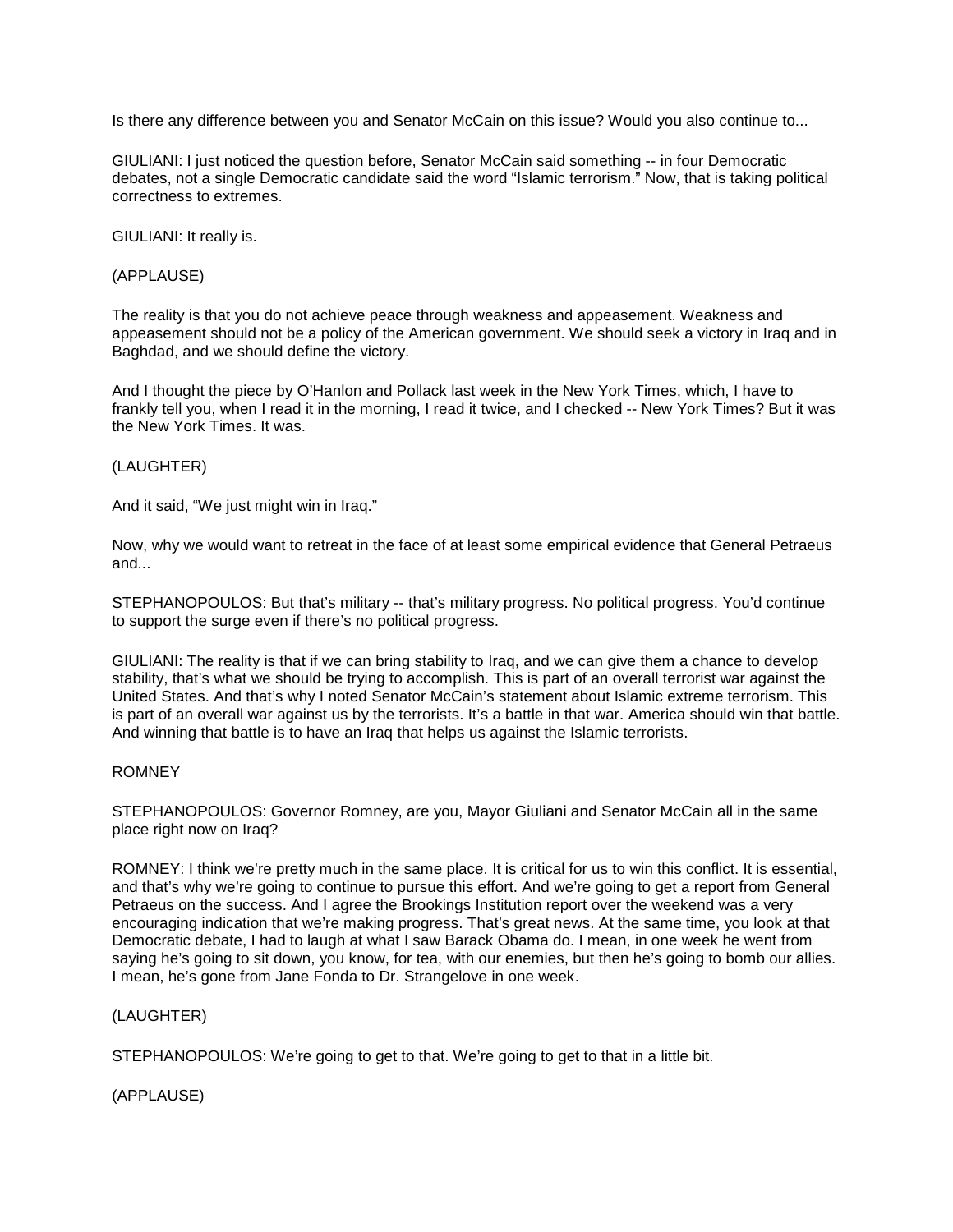ROMNEY: Let me continue. Hold on. I had more time, let me continue. I want to make one other point.

ROMNEY: And that is, while we are waking up here in the United States and thinking about our barbecue in the afternoon and what's on TV, what baseball game is on, there are lot of families in this country, hundreds of thousands of people, who are waking up wondering whether their loved one is still alive. We have families who made a huge surge of sacrifice to support this surge. And it's time, in my view, for the people of America to show a surge of support, including our leaders in Washington, for these families and for the troops. Let's get behind them and give them everything we have: our prayers, our encouragement, our funds, anything to make sure this surge is successful because it counts for America.

(APPLAUSE)

(CROSSTALK)

STEPHANOPOULOS: I'm looking at you right now. Do you differ at all from Mayor Giuliani, Governor Romney or Senator McCain? Then Senator Thompson and Ron Paul get the last word on this round. Go ahead, Congressman Tancredo.

TANCREDO: There are a number of things, of course, with regard to Iraq that I think we have found some common ground on, but the reality is this: that it is absolutely true I think that we are in a war with radical Islam. That is the war. A battle is being fought in Iraq. Now, can we win the military battle on the ground? Yes, we can. Our guys are the best in the world, and the people that are serving there cannot be faulted in any way. One of the things, however, that I must say I am concerned about are the rules of engagement, that apparently are restricting the ability of our people to do their job and to protect themselves. No one should ever go into harm's way, no president should ever send anyone in this military into harm's way and keep one arm tied behind them. These rules of engagement have got to be reviewed, and no president should ever pursue them in this wan, or let people go into battle and be actually at risk.

TANCREDO: I unveiled a statue for a guy by the name of Danny Dietz in my district, a Navy SEAL. Danny Dietz is dead because the rules of engagement did not allow them to do what they needed to do over there. That is unacceptable. In the broader picture, of course, you are absolutely right. We have to do something about the fact that there is no political or economic solution being developed by the Iraqis. And you have to push them into it. America cannot be the police force in Iraq. It cannot remove itself entirely from Iraq, but Iraq has got to take control of Iraq.

STEPHANOPOULOS: Governor Thompson, and then Congressman Paul, you get the last word.

### (APPLAUSE)

THOMPSON: Thank you very much. I've laid out a whole plan to really win the peace in Iraq. I've laid out a plan that we have to defend and give all our resources and every single tool possible to our fighting men and women. I have been with them, like a lot of the people up here have, and they're the finest young men and women we'll ever have in our military. But beyond that, it is not fair to America and to Americans to shoulder all of the burden. To pay for a war that's costing us \$10 billion a month -- and we're not funding, we're just passing on to our children and grandchildren -- not requiring the Iraqi government to stand up and vote, that's a failure of Congress and the president of the United States. Because they do need to demand that that government makes a political statement, and help pay for that war, and help fight to win that war. Secondly, I differ with Senator Brownback. They can't even decide in parliament in Iraq whether or not they're going to be able to take a month or six weeks off for summer.

THOMPSON: How will they ever decide three particular divisions? They've already got that country divided into 18 states that have been there since 1921. And if, in fact, you're going to elect people, why don't you a elect state leader, like you do in Iowa, like we do in Wisconsin, all over America? And those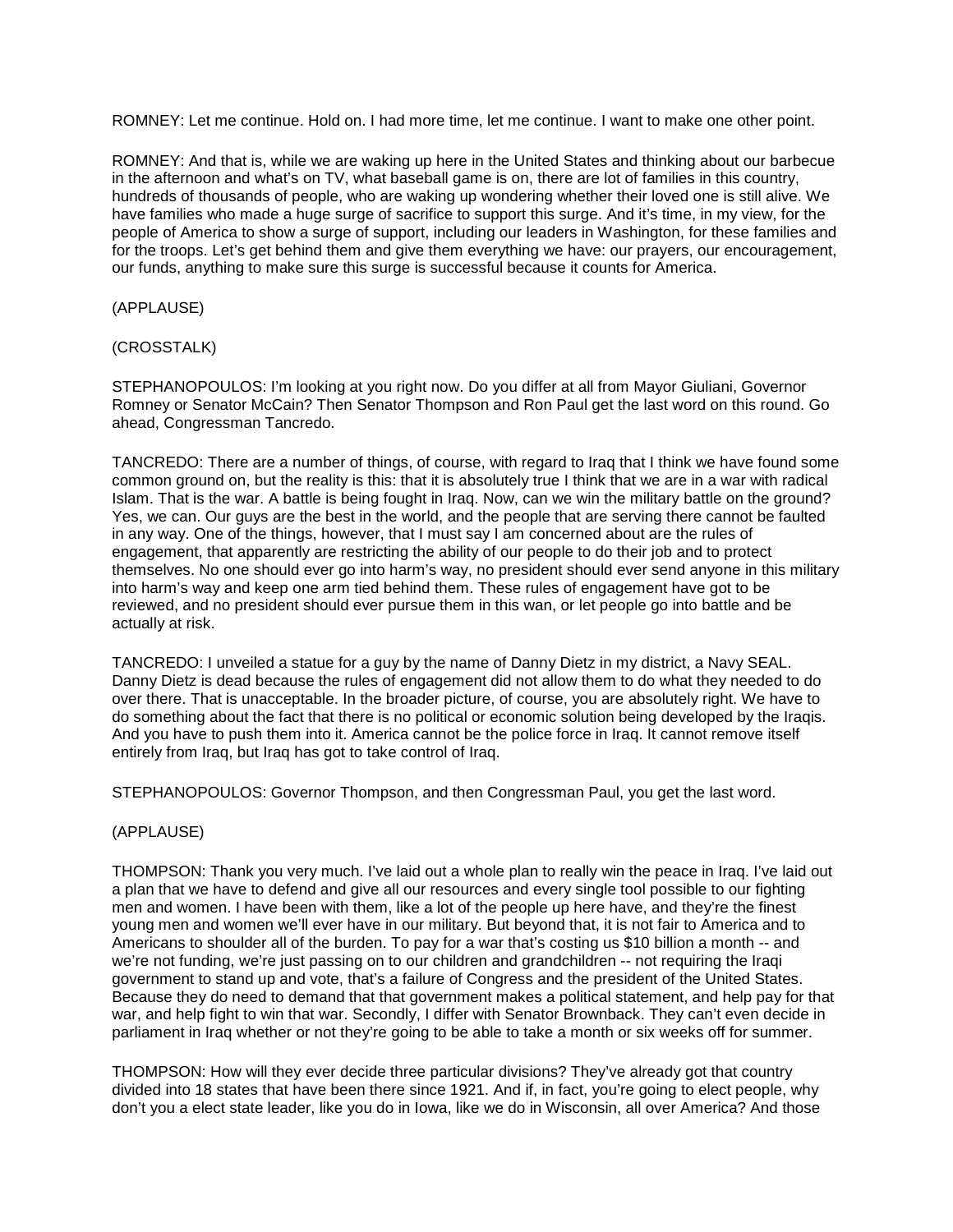individual governments will be Shiite, Sunnis and Kurds. And it will stop the civil war. And split the oil revenue between the federal government, the state governments, and every man and woman and child, like we do in Alaska, and give those individuals the opportunity to build their country. That will make a stable Iraq. (inaudible)

# (APPLAUSE)

STEPHANOPOULOS: Congressman Paul, you get the last word on this round.

PAUL: I, of course, opposed the war a long time before it started. The neoconservatives promoted this war many, many years before it was started. It had nothing to do with Al Qaida. There was no Al Qaida in Iraq. There were no weapons of mass destruction. Just think of the weapons the Soviets had in the '60s and the '70s. And we did not have to go to nuclear war with them. There's no reason to go to war against these men in these Third World nations. At the same time, those individuals who have predicted these disastrous things to happen if we leave Iraq are the same ones who said, "As soon as we go in, it will just be duck soup, it'll be over in three months and it won't cost us anything because the oil will pay for it."

(APPLAUSE)

MCCAIN: (?): Have you forgotten about 9/11?

PAUL: And at the same time...

MCCAIN: (?): Have you forgotten about...

PAUL: Just a moment -- at the same time, the individuals who predicted the disaster, of course, the domino theory, in Vietnam -- I was called to duty. I accepted that duty in the '60s. I served five years in the military. When we left there, it was tough, yes. But now we trade with Vietnam. We talk to them. The president's come to this country. We go back and forth. We invest in that country. We can achieve much more in peace than we can ever achieve in these needless, unconstitutional, undeclared wars.

(APPLAUSE)

STEPHANOPOULOS: Senator McCain?

MCCAIN:: Let me just say, George, all of us feel frustration, sometimes anger and sorrow over what's happened in this war.

MCCAIN:: It was very badly mismanaged for nearly the first four years. I was one of the greatest critics. We do now have a strategy that is succeeding. We do have a military whose morale is up because they see this success. This has consequences far beyond Iraq, throughout the entire region. Look at the behavior of the Iranians, the Syria, the uneasiness of our so-called allies of the region. This is an historic moment in history. And I'm going to be judged by history, not by public opinion polls. And I believe that we can and must prevail, and we've got the strategy and the general that can do it. Give us some time for it to succeed.

(APPLAUSE)

STEPHANOPOULOS: I want to move on now to domestic issues. Health care, one of the number-one domestic issues we heard about in our poll. You hear about it every day out on the campaign trail. This week, the Senate debating whether or not to expand health insurance to children in the United States. And for this, I'm want to turn to the question from David Yepsen.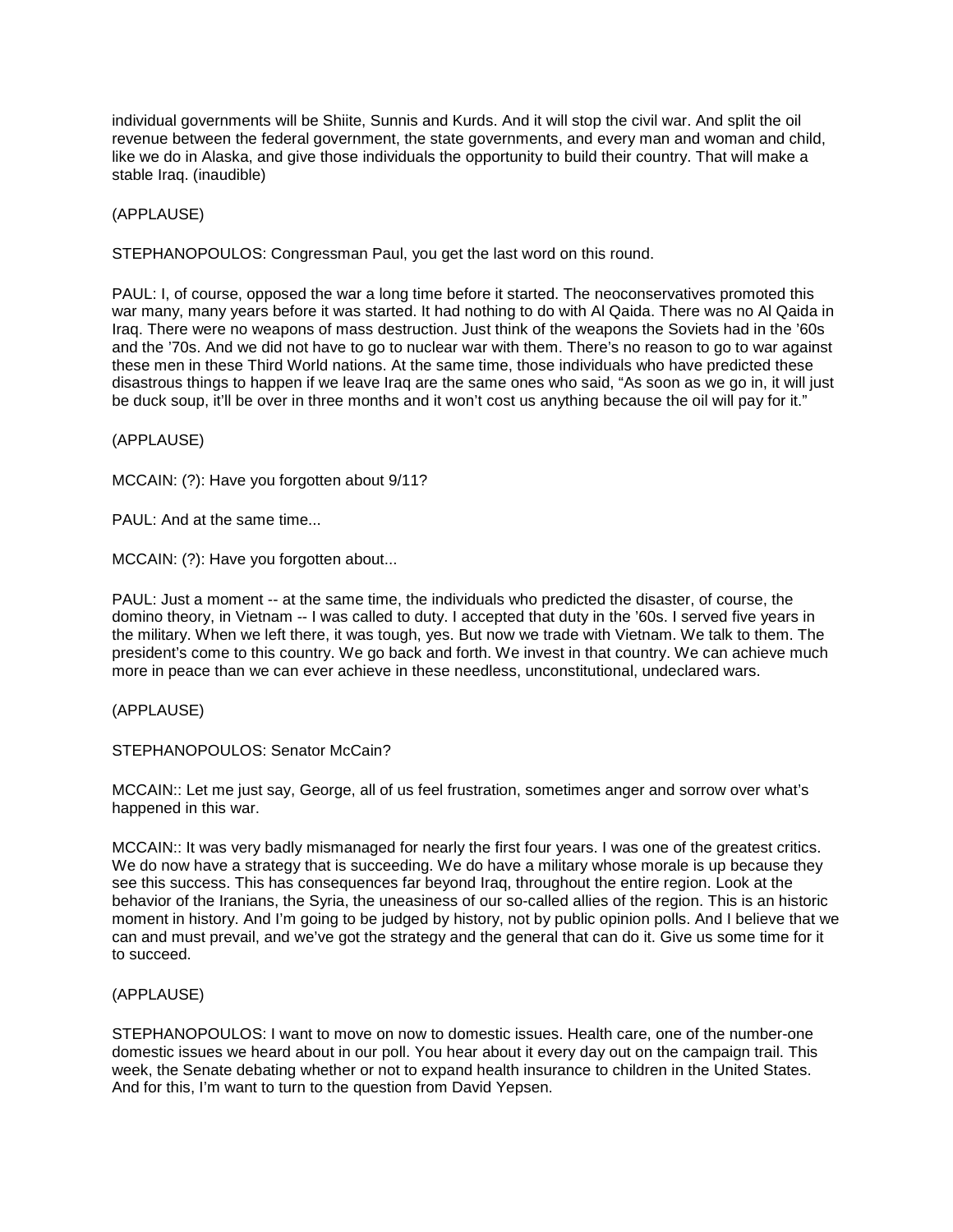YEPSEN: Governor Huckabee, Senator Grassley helped fashion a compromise plan to cover 3.2 million more children by raising the cigarette tax -- poor children. President Bush has threatened to veto. Who do you side with, President Bush or Senator Grassley?

HUCKABEE: I think I'd like to side with the people of America who really are looking for a lot better action than they're getting out of their president or Congress. You know, if you want to know how to fix it, I've got a solution. Either give every American the same kind of health care that Congress has, or make Congress have the same kind of health care that every American has.

(APPLAUSE) They'll get it fixed. And the issue in this country is that we really have an incredible problem because our system is upside-down. It focuses on intervention at the catastrophic level of disease rather than really focusing on prevention. So we've got a system that, no matter how much money we pour into it, we're not going to fix it.

HUCKABEE: We're not going to fix it until we begin to address the fact that this country has put its focus not on wellness, not on prevention, not on health, but on sickness. And that's the single most important and urgent thing that has to be done. And if we don't do that, then we're going to continue just pouring money -- and it's almost like having a boat that's taking on water, and rather than plugging the hole, we want to get a bigger bucket to take the water out of the boat.

YEPSEN: Governor Thompson, same question to you. Who do you side with in that dispute, the president or Iowa's senior senator?

THOMPSON: David, I want you to know that health care is one of my major dominant fields. I was secretary of health. Neither one of them are right. The problem is, is Governor Huckabee is absolutely correct. We've got a sickness, illness and disease society. We spend 90 percent of \$2 trillion, ladies and gentlemen -- that's 16 percent of the gross national product -- on getting people well after they get sick. Less than 10 percent of the money keeping you out of the hospital, out of the nursing home. Does anybody in America think that's a smart idea? I think it's dumb. Let's go to wellness and prevention. Number two, let's start managing diseases in America. Let's make sure that individuals that are chronically ill and physically disabled are able to get the quality of health and therefore get the quality of life. They take up 66 percent of the cost. You could reduce that down to 50 percent.

YEPSEN: Congressman Tancredo...

THOMPSON: Number three -- I just would like to say -- on the uninsured, you could get one form, like we do on the 1040 for taxes, one form for the employment system, and you could save \$137 billion. That would cover all of the uninsured in America without raising taxes, ladies and gentlemen.

YEPSEN: Congressman Tancredo, how do you cover this (ph)?

# (APPLAUSE)

TANCREDO: Let me suggest -- let me suggest we think about something in the area of health care that perhaps is unique, different and scary to some people, but that is this: The government -- it's not the responsibility of the federal government to provide womb-to- tomb health care for America.

(APPLAUSE) And so, we constantly debate on exactly what way we want to push government control of this issue, but in every way we're doing it, it's unhealthy. It is unhealthy to have a government health-care plan in America. There are some things we can do, absolutely. The expansion of health savings accounts that increases individual responsibly. The allowing for people to actually take -- the reimportation of prescription drugs. And not only that, but let's do something about the 12 million to 20 million illegal aliens in this country that are taking a large part of our health-care dollars.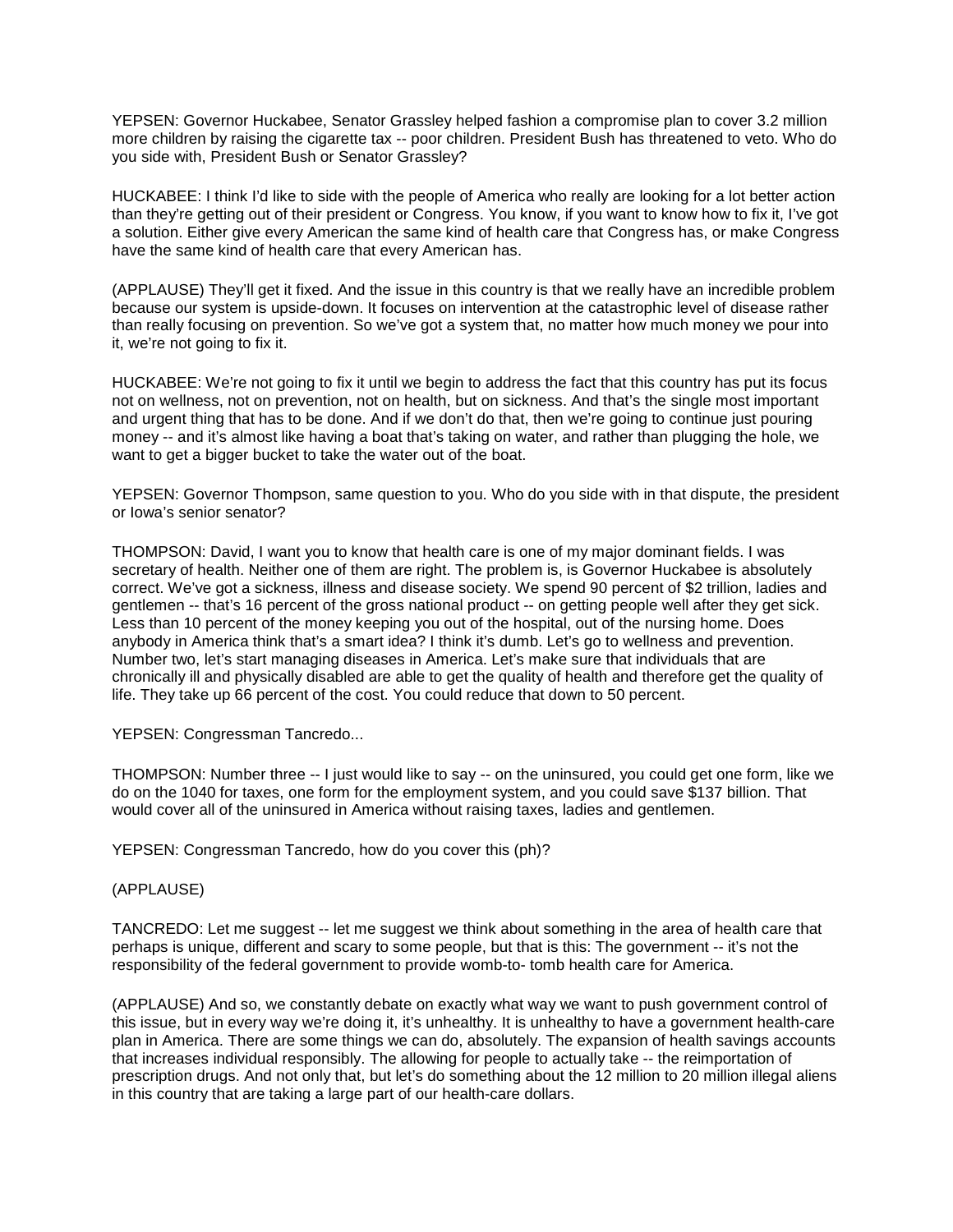### (APPLAUSE)

STEPHANOPOULOS: Gentlemen, I want to give this back to David Yepsen in a second, but I just want to clear something up first. Congressman Tancredo, I know you voted against the expansion of the children's health insurance this week.

TANCREDO: You bet I did.

STEPHANOPOULOS: This is just yes or no, Governor Thompson: Are you for the expansion or with President Bush on the veto?

THOMPSON: I am for expanding SCHIP, but not the way Congress has done it.

STEPHANOPOULOS: OK, so that's a no. And the same thing for you, Governor Huckabee.

HUCKABEE: The problem with it, it actually would bring cuts to the Medicare alternative, which is the worst thing we could do, because it then takes money away from seniors.

STEPHANOPOULOS: Now, I also...

HUCKABEE: So, again, it's just not a good solution...

(CROSSTALK)

STEPHANOPOULOS: Now, again, I also know that, Congressman Paul and Congressman Hunter and Senator Brownback and Senator McCain, you all voted against expansion, as well. So the only two gentlemen left here are Governor Romney and Mayor Giuliani. Are either one of you for the expansion of children's health insurance, as outlined by Senator Grassley?

ROMNEY: Look, it's critical to insure more people in this country. It doesn't make sense to have 45 million people without insurance. It's not good for them because they don't get good preventative care and disease management, just as these folks have spoken about. But it's not good for the rest of the citizens either, because if people aren't insured, they go to the emergency room for their care when they get very sick. That's expensive. They don't have any insurance to cover it.

ROMNEY: So guess who pays? Everybody else. So it's not good for the people that aren't insured. It's not good for everybody else.

STEPHANOPOULOS: So you're against...

ROMNEY: We have to -- no, no, let me finish. Green light's on.

STEPHANOPOULOS: OK.

(LAUGHTER)

ROMNEY: We have to get -- no, they just turned it off. Leave it on.

(LAUGHTER)

STEPHANOPOULOS: I control it.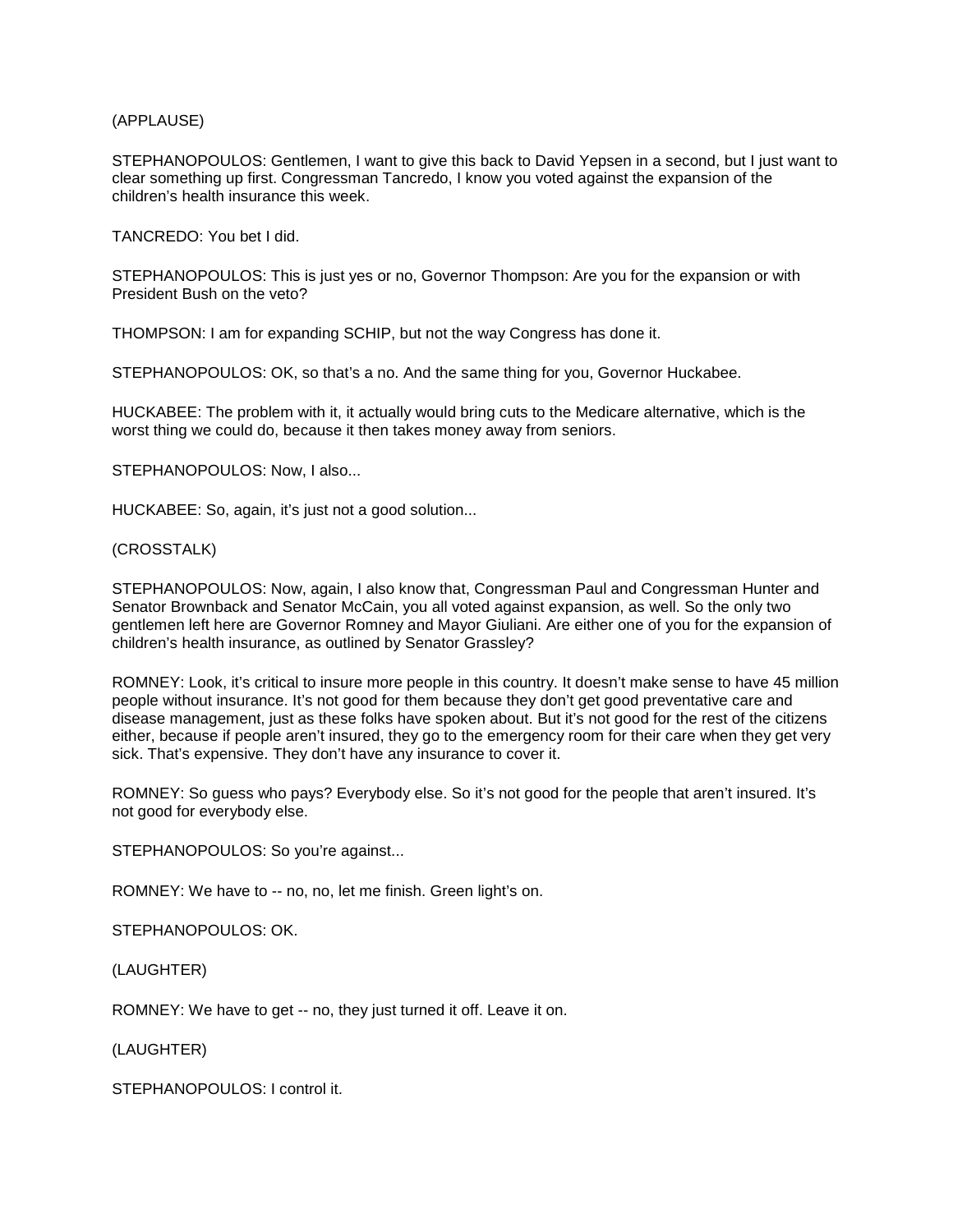ROMNEY: We have to have our citizens insured, and we're not going to do that by tax exemptions, because the people that don't have insurance aren't paying taxes. What you have to do is what we did in Massachusetts. Is it perfect? No. But we say, let's rely on personal responsibility, help people buy their own private insurance, get our citizens insured, not with a government takeover, not with new taxes needed, but instead with a free-market based system that gets all of our citizens in the system. No more free rides. It works.

STEPHANOPOULOS: But a no on the Grassley bill. Mayor Giuliani, go ahead.

GIULIANI: The bill had two very unfortunate parts to it. One, it would reduce Medicaid Advantage, which is a very, very successful program that actually does bring about some form of a free- market solution. And second, it would have the really odd effect of moving children who presently have private insurance to becoming wards of the state, basically having them move in the direction of -- and I know the Democrats get all upset when you say this, but they're taking us toward socialized medicine. If we want the kind of results they have in England or France or Canada or Cuba, like Michael Moore wants us to do, then we should go in that direction. But that would be a terrible thing to do. What we should do is increase the number of people who have private insurance. In order to do that, we should give them a major tax deduction, \$15,000, let them have a health savings account as part of that. They'll have an incentive to own their own health insurance. That's the thing that's wrong with the market here. It is not really good to move this thing in terms of more government control of health care.

### (APPLAUSE)

STEPHANOPOULOS: But just for the record, everyone is against the expansion as Grassley outlined. Go ahead.

### YEPSEN: Congressman Hunter?

HUNTER: Yeah. Let's get back to freedom. One thing you can't do right now, if you're an American who has a health insurance plan is you can't buy health insurance across state lines. Now, we've seen studies that have shown that the same coverage that costs 750 bucks a month in Massachusetts, you can buy in Missouri for 170 bucks a month.

HUNTER: But you can't buy your health insurance across state lines like Americans buy lots of stuff across state lines. George, you know, I had a senior citizen come into my office one day. She had a \$10 wrist brace on. And she said, "I was told not to complain about this, because government is paying for it." She gave me the bill. It was \$525. That -- you're going to see a lot of \$525 wrist braces if we pass -- if we continue to pass this SCHIP which really is the first extension of socialized medicine. This is socialized medicine. It's going to go to families that make \$60,000 a year. Those aren't poor children.

### (APPLAUSE)

YEPSEN: Senator Brownback, the bill would raise tobacco tax, as you know. How do we pay for health care in this country without raising some additional revenues?

BROWNBACK: Well, that's why I voted against the bill. But it wasn't just that. The piece of it that I think you have to recognize is that you've got a fundamental decision to make here on health care, which is 16 percent of the economy, going north fast, probably headed to 20 percent of our total economy. Do you think the solution to providing more and better health care is, one, that we should have more government solutions involved, or should there be more market-based solutions involved? And I think clearly the answer here is you need more market forces in health care. That's what we need to do.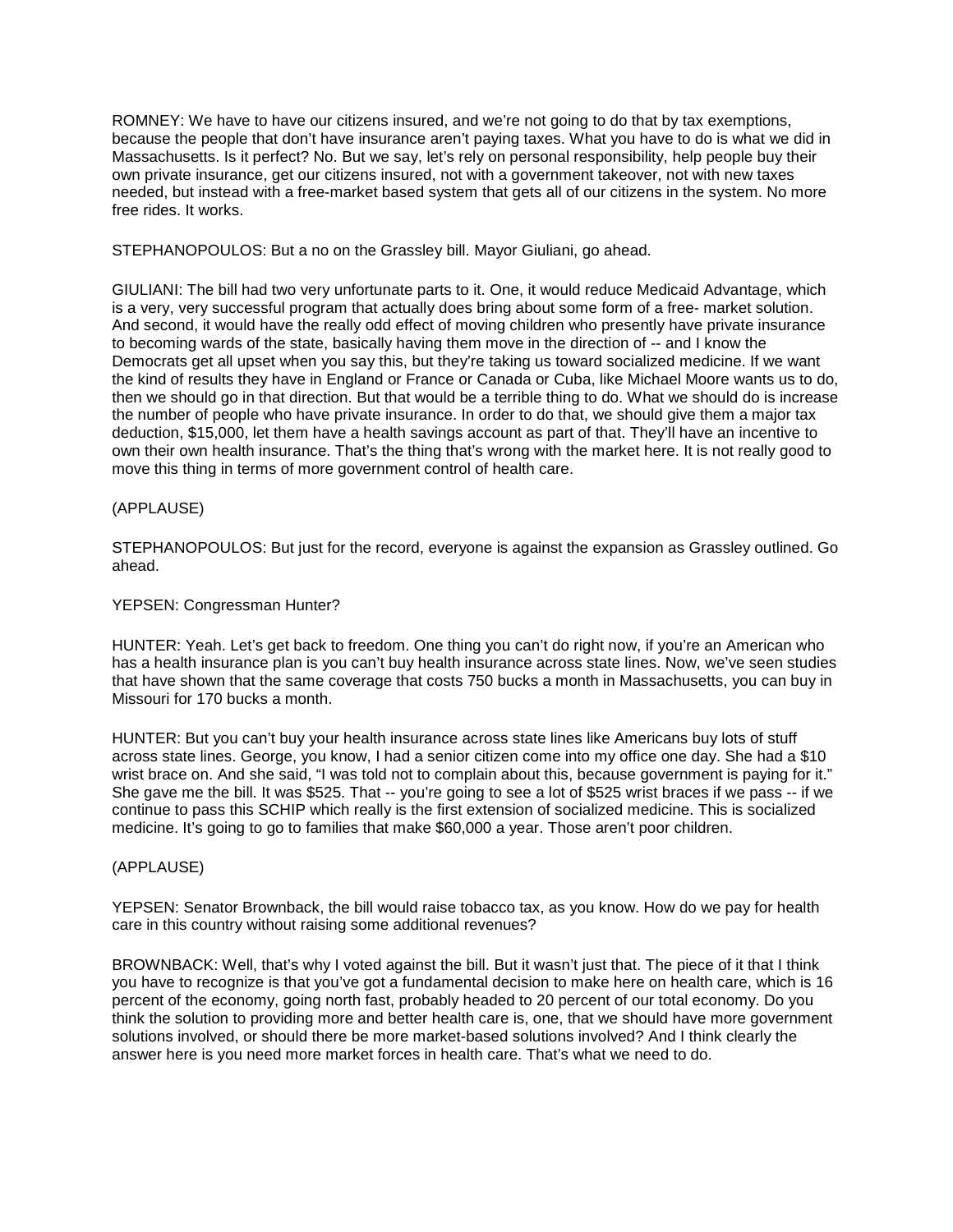(APPLAUSE) Instead, you've got the Democrats doing a step-by-step march toward a socialized one government-pay system. And they're very happy to do it that way. But we can get better health care going this way. And we can hold the price of it down and not bust the federal treasury at the same time. We can get (inaudible).

STEPHANOPOULOS: Well, we didn't get a debate among all of you, but maybe we'll get one with Senator Grassley later, after the debate. (UNKNOWN): Maybe he won't endorse anybody after this.

STEPHANOPOULOS: After this, that's right. I want to move on to something...

THOMPSON: But, George...

STEPHANOPOULOS: Excuse me, Governor Thompson, I want to move on now to something that Governor Romney brought up just a little while ago, and that was the comments earlier this week of Senator Obama, where he talked about going into Pakistan even if President Musharraf didn't agree. Here's what he said. (BEGIN VIDEO CLIP) SEN. BARACK OBAMA, D-ILL.: It was a terrible mistake to fail to act when we had a chance to take out an Al Qaida leadership meeting in 2005. If we have actionable intelligence about high-value terrorist targets, and President Musharraf will not act, we will. (END VIDEO CLIP)

STEPHANOPOULOS: Governor Romney, you said you didn't agree with Obama's plan and you called it "ill-timed and ill-considered." Mayor Giuliani, on "Charlie Rose" the other night, you said, "I would take that option." Why don't you guys take two minutes and debate this issue out?

GIULIANI: Well, I believe that is an option that should remain open. I believe the senator didn't express it the right way. I think the senator, if he could just say it over again, might want to say that we would encourage Musharraf to allow us to do it if we thought he couldn't accomplish it. But the reality is, America cannot take...

STEPHANOPOULOS: But if he said no, you'd go in.

GIULIANI: I didn't say I would go in. I said I wouldn't take the option off the table.

STEPHANOPOULOS: No, well, you actually said, "I would take that option."

GIULIANI: I said I would keep that option open. In any event...

STEPHANOPOULOS: No, you said, "If we have a chance to catch bin Laden and we've got to do it ourselves because we're not sure if somebody is going to do it correctly, yeah, I think I would take that option."

GIULIANI: Well, I would take that action if I thought there was no other way to crush Al Qaida, no other way to crush the Taliban, and no other way to be able to capture bin Laden. I think Pakistan has, unfortunately, not been making the efforts that they should be making. I think we should encourage them to do it, we should put the pressure on them to do it, and we should seek their permission of we ever had to take action there as we were able to get their permission -- Undersecretary or Deputy Secretary Armitage was very effective in getting Musharraf's permission for us to act in Afghanistan and Pakistan in 2001 and 2002.

STEPHANOPOULOS: Governor Romney?

ROMNEY: Yes, I think Barack Obama is confused as to who are our friends and who are our enemies. In his first year, he wants to meet with Castro and Chavez and Assad, Ahmadinejad. Those are our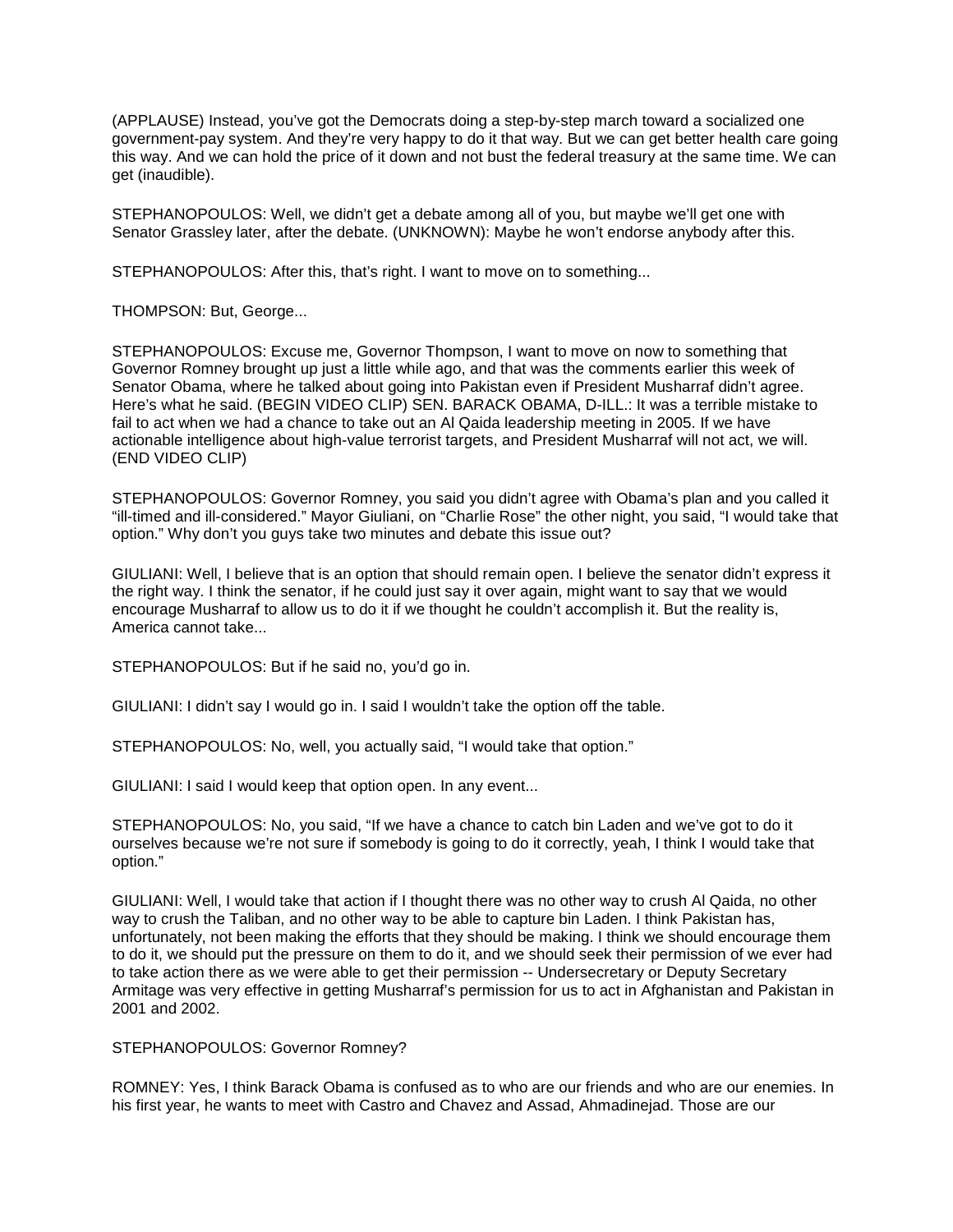enemies. Those are the world's worst tyrants. And then he says he wants to unilaterally go in and potentially bomb a nation which is our friend. We've trying to strengthen Musharraf. We're trying to strengthen the foundations of democracy and freedom in that country so that they will be able to reject the extremists. We're working with them -- we're working with them...

STEPHANOPOULOS: But if your CIA director called them and said, "We had Osama bin Laden in our sights, Musharraf says no," what do you do?

### (CROSSTALK)

ROMNEY: It's wrong for a person running for the president of the United States to get on TV and say, "We're going to go into your country unilaterally." Of course, America always maintains our option to do whatever we think is in the best interests of America. But we don't go out and say, "Ladies and gentlemen of Germany, if ever there was a problem in your country, we didn't think you were doing the right thing, we reserve the right to come in and get them out."

ROMNEY: We don't say those things. We keep our options quiet. We do not go out and say to a nation which is working with us, where we have collaborated and they are our friend and we're trying to support Musharraf and strengthen him and his nation, that instead that we intend to go in there and potentially bring out a unilateral attack. Recognize to win the war on jihad, we have to not only have a strong military of our own -- and we need a stronger military -- we also need to have strong friends around the world and help moderate Muslims reject the extreme. Because ultimately the only people who can finally defeat these radical Islamic jihadists are the Muslims themselves.

STEPHANOPOULOS: So what I am hearing is from both you is...

#### (APPLAUSE)

STEPHANOPOULOS: ... what I'm hearing is you keep this option on the table, but it is foolish to talk about it in public. Does anybody disagree with that?

HUNTER: Yes, I disagree with it.

### (CROSSTALK)

HUNTER: George, let me tell you, Barack Obama didn't understand, there are now 100,000 Pakistani troops who have been moved to the border. They have moved two divisions to the border, in fact, one of them out of the high country on the Indian border. You right now have operations that are being taken in cooperation with American forces in Afghanistan. The last thing you do when you are trying to convince your allies all over the world to work with you is when you have one country which has taken 100,000 military personnel and moved them into that place -- and we all know what the problem is. The problem is that you have the tribal chiefs in that strip in Pakistan accommodating the Taliban and Al Qaida. When you have a country which is cooperating, you don't tell them you are going to unilaterally move against them, or you are somehow going to undertake this by yourself.

HUNTER: Those mountain ranges in Pakistan are 16,000 feet high. We need the Pakistani army to work that with American support. That's the right way.

STEPHANOPOULOS: I want to stay on this subject.

(APPLAUSE) I want to stay on this subject but broaden out the conversation a little bit. And the way I want to get into it is with a bit from President Bush's second inaugural address, where he made the spreading of democracy the core of his foreign policy. Here's what he said: (BEGIN VIDEO CLIP)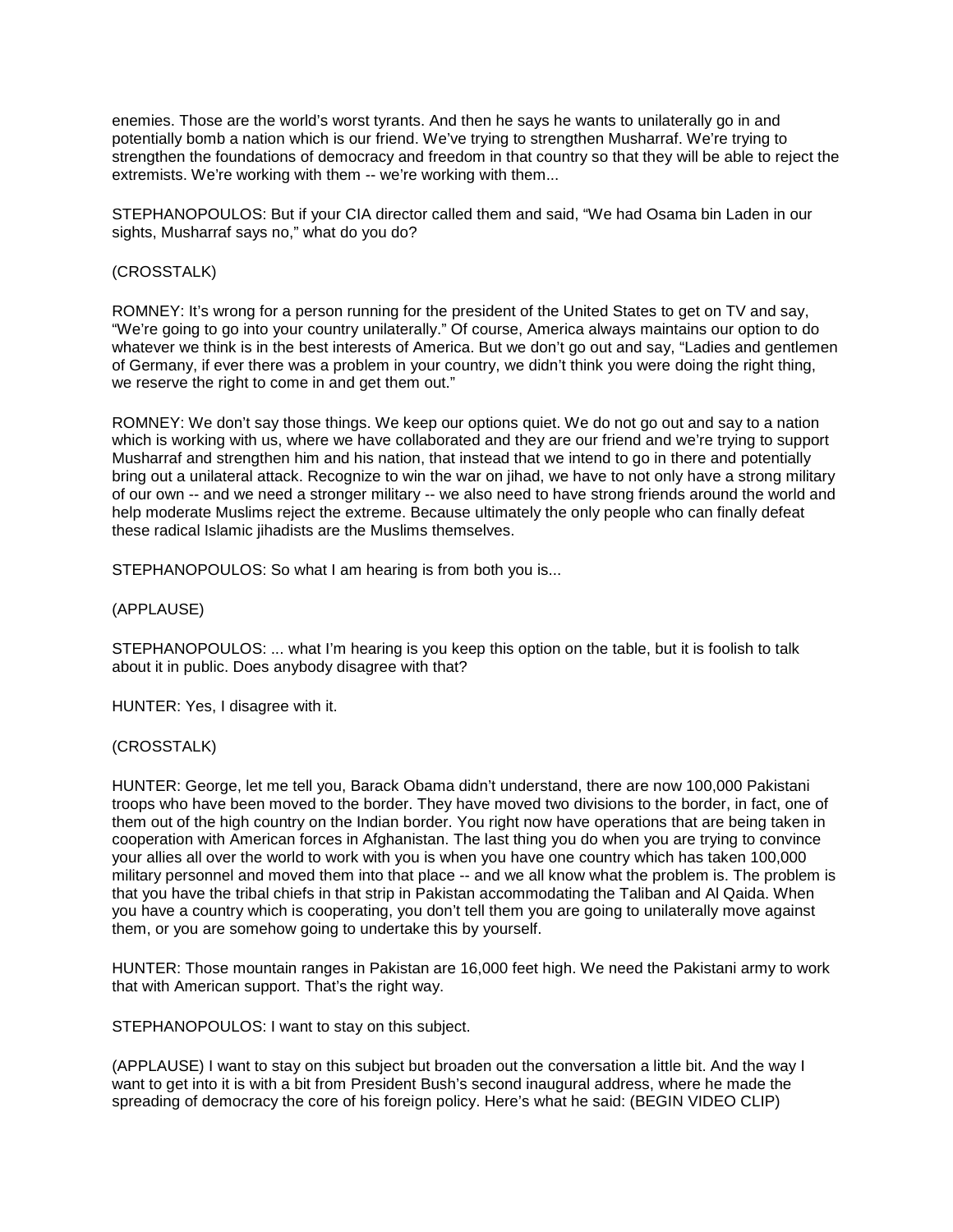PRESIDENT GEORGE W. BUSH: So it is the policy of the United States to seek and support the growth of democratic movements and institutions in every nation and culture, with the ultimate goal of ending tyranny in our world. (END VIDEO CLIP)

STEPHANOPOULOS: Governor Huckabee, since then, since that speech, there have been free elections in Gaza; they elected Hamas. There have been free elections in Lebanon; they empowered Hezbollah. There have been free elections in Iran; they elected President Ahmadinejad. Has President Bush's policy been a success? And would the spread of democracy be the core of your foreign policy?

HUCKABEE: Well, the problem is, George, sometimes when you get what you want, you don't want what you get. And this is a great case of that happening. I don't think it's the job of the United States to export our form of government. It's the job of the United States to protect our citizens, to secure our own borders, which we have failed to do for over 20 years. It's the job of our government to make us free and us safe, and to create an enviable kind of government and system that everybody else will want, much in the same way I think we ended up seeing the fall of the Soviet Union. And as far as how do we get there...

STEPHANOPOULOS: So it wouldn't be the core of your foreign policy?

HUCKABEE: Absolutely not, because I don't think we can force people to accept our way of life, our way of government. What we can to is to create the strongest America: change our tax system, make it so that people are healthier, create the enviable education system on this planet, make sure that jobs come back to this country rather than disappear from this country.

HUCKABEE: And if we do that kind of approach, we'll have the sort of freedom internally, secure borders, a safer nation. That makes a whole lot more sense to me than spending billions and billions and billion of dollars to try to prop up some government we don't even like when we get it. And people in this country are losing their jobs, losing their health insurance, and their kids are sitting with their heads on their desks, sound asleep in school.

(APPLAUSE)

STEPHANOPOULOS: Congressman Paul?

PAUL: Our responsibility is to spread democracy here, make sure that we have it. This is a philosophic and foreign policy problem, because what the president was saying was just a continuation of Woodrow Wilson's "making the world safe for democracy." There's nothing wrong with spreading our values around the world, but it is wrong to spread it by force. We should spread it by setting an example and going and doing a good job here. Threatening Pakistan and threatening Iran makes no sense whatsoever. We went in -- and I supported going after the Al Qaida into Afghanistan -- but, lo and behold, the neocons took over. They forgot about Osama bin Laden. And what they did, they went into nation- building, not only in Afghanistan, they went unjustifiably over into Iraq. And that's why we're in this mess today.

STEPHANOPOULOS: Mayor Giuliani, both Governor Huckabee...

(APPLAUSE) ... both Governor Huckabee and Congressman Paul said they would not continue President Bush's policy. Would you?

GIULIANI: George, I think the way you're defining it is incorrect. Democracy is not necessarily immediately going to elections. Democracy is...

STEPHANOPOULOS: Well, that was the way President Bush defined it...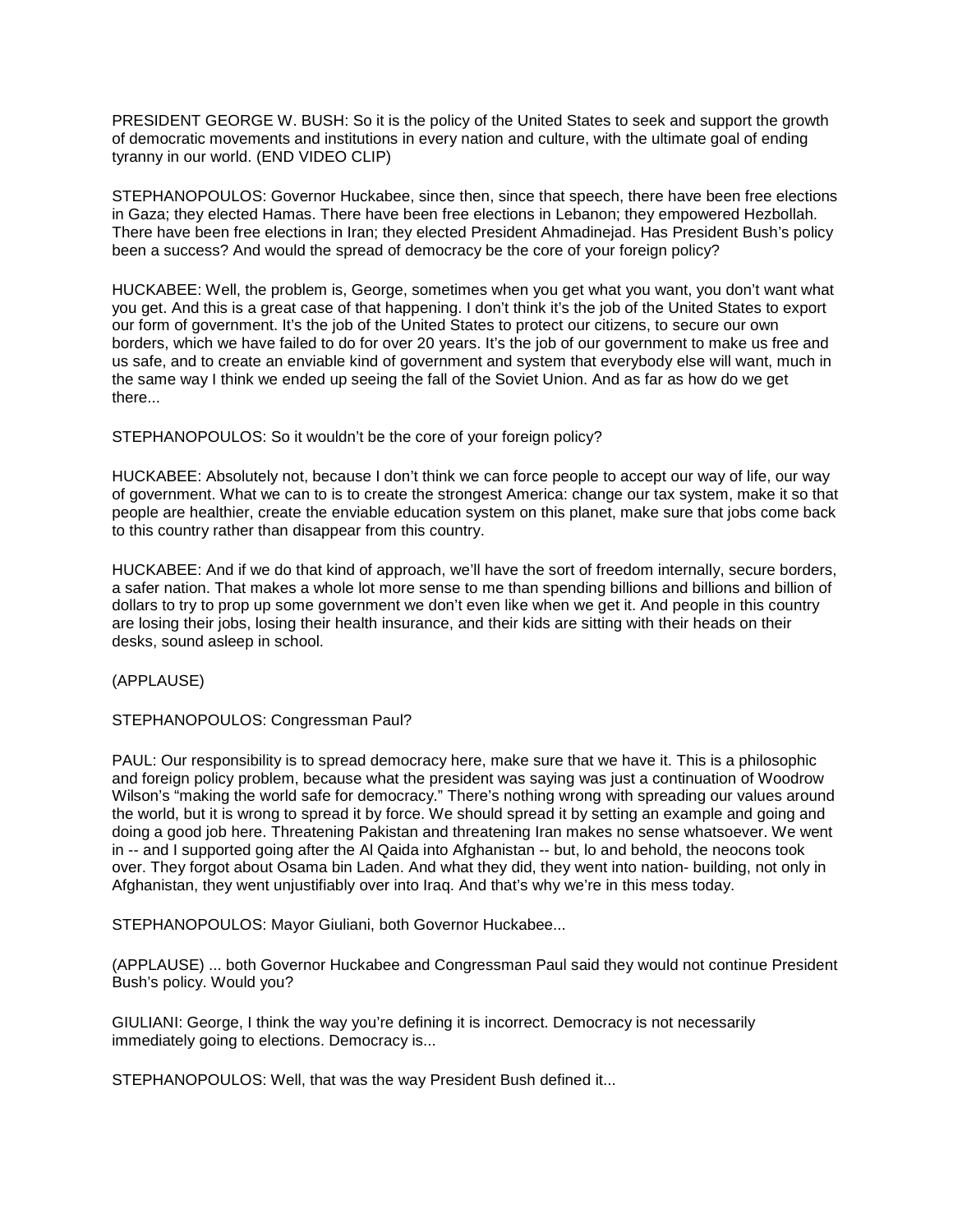GIULIANI: Well, OK...

STEPHANOPOULOS: ... not me, but go ahead.

GIULIANI: The way I look at it, democracy also requires the rule of law. It requires stability. It requires people not being afraid they're going to be killed every day when they go out on the street. Democracy's only a theory if you're living in an unstable situation. So sometimes, democracy is the long-term goal, but in order to get there, you have to first build a rule of law, you have to first build respect for human rights, you have to first build...

STEPHANOPOULOS: So did we push for elections too quickly in Gaza?

GIULIANI: In some cases, maybe going to elections so quickly is a mistake. Maybe the thing to do is to first make sure that you've developed the bedrock -- bedrock for democracy. You know, if you're living -- I learned this in New York City when I became the mayor. Of course the situation was nowhere near as serious, but people were afraid to go out at night because crime was so rampant. I mean, we had all kinds of civil rights, but nobody could exercise them, because they were too darn afraid to go out, too darn afraid to go to the movies or go buy groceries at the grocery store. First, you have to have a certain quality of life that allows you to be comfortable (inaudible) going to exist, your children are going to go to school, you're going to be able to have a job, and your rights are going to be respected. Then elections start to mean something in the full picture of what a democracy is.

STEPHANOPOULOS: But, Senator McCain, would you follow what Mayor Giuliani is saying -- maybe go a little bit slower on elections, not put the spread of elections quite at the core of your foreign policy?

MCCAIN:: We fail to appreciate that elections do not mean democracy, that it is rule of law. And rule of law, by the way, is beginning to take hold in Iraq, just as peaceful and more secure -- more secure, not totally secure -- neighborhoods in Baghdad and in Anbar and in other parts, in the Kurdish areas, is beginning to take place, which will then allow true democracy to take place. It's naive to say that we will never use nuclear weapons. It's naive to say we're going to attack Pakistan without thinking it through. What if Musharraf were removed from power? What if a radical Islamic government were to take place because we triggered it with an attack? But the fundamental -- by the way, you quoted President Bush. President Kennedy also said at his inauguration that would go anywhere and bear any burden. I believe the reason why we won the Cold War and the reason why we are still a shining city on a hill is because of our advocacy and our dedication to the principles that all of us are created equal and endowed by our creator with certain inalienable rights.

MCCAIN:: That's all of us, no matter where we live in the world, no matter what our faith or our beliefs are. And I will continue to advocate for freedom and democracy and rights for all human beings.

(APPLAUSE)

STEPHANOPOULOS: Governor Romney, will the Bush policy be your policy?

ROMNEY: Just as these other two gentlemen have said, democracy is not defined by a vote. There have to be the underpinnings of democracy: education, health care, people recognizing they live in a place that has the rule of law. And that's why our effort to spread democracy should continue, not to just spread votes, but instead to encourage other people in the world to have the benefits that we enjoy and to welcome democracy. As Tony Blair said, ours should be a campaign of values, encouraging other nations to see what we have and want those things for themselves. And there's no question in this country, we need to reach out, not just with our military might -- although that we have, and should keep it strong - but also reach out with our other great capabilities. There...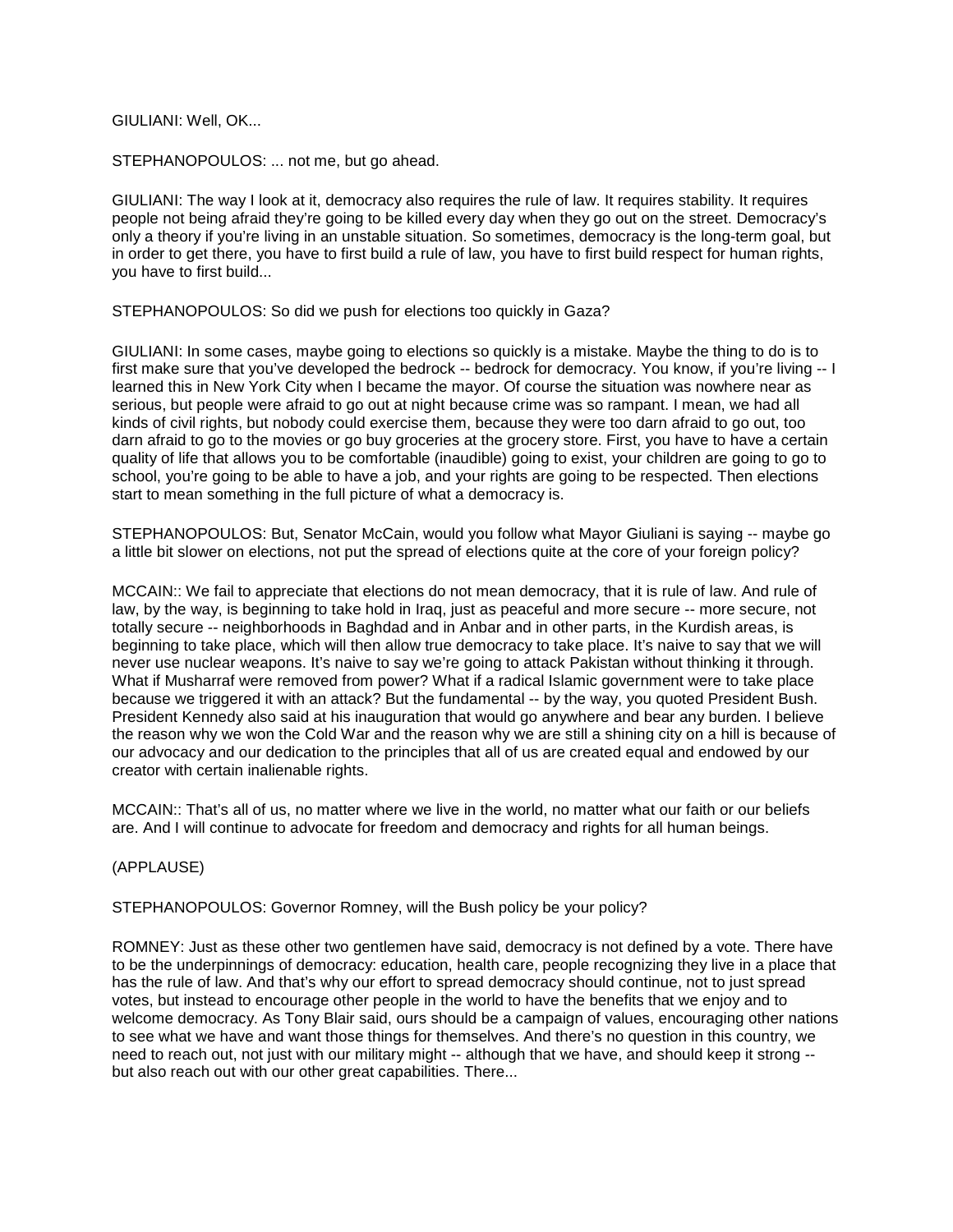STEPHANOPOULOS: But did President Bush fail to appreciate the nuance you're talking about now? That's what I'm asking.

ROMNEY: I don't know what President -- all the things President Bush has done, but I can tell you, I'm not a carbon copy of President Bush. And there are things I would do that would be done differently. I think when there's a country like Lebanon, for instance, that becomes a democracy, that instead of standing by and seeing how they do, we should have been working with the government there to assure that they have the rule of law, that they have agricultural and economic policies that work for them, that they have schools that are not Wahhabi schools, that we try and make sure they have good health care. We bring together not just America, but all the nations of the civilized world. We help draw these folks toward modernity, as opposed to having them turn toward the violence and the extreme, which Hezbollah and Hamas brought forward. And that kind of a campaign of values, combined with our strong arms, speaking softly but carrying a strong stick, as Teddy Roosevelt said, that will help move the world to a safer place.

ROMNEY: We'd love it if we could all just come home and not worry about the rest of the world, as Ron Paul says. But the problem is, they attacked us on 9/11. We were here; they attacked us. We want to help move the world of Islam toward modernity so they can reject the extreme...

STEPHANOPOULOS: Congressman Tancredo, your answer on this this week was...

(APPLAUSE) You said that, in order to deter an attack by Islamic terrorists using nuclear weapons, you would threaten to bomb Mecca and Medina. The State Department called that "reprehensible" and "absolutely crazy."

TANCREDO: Yes, the State Department -- boy, when they start complaining about things I say, I feel a lot better about the things I say, I'll tell you right now.

### (LAUGHTER)

(APPLAUSE) My task as president of the United States is primarily to do one thing -- by the way, not to make sure everybody has health care or everybody's child is educated -- my task is to do one thing: to protect and defend this country. And that means to deter -- and I want to underline "deter" -- any kind of aggression, especially the type we are threatened with by Al Qaida, which is nuclear attack. I read the national intelligence estimate. I see what they are planning. And I'm telling you right now that anybody that would suggest that we should take anything like this off the table in order to deter that kind of event in the United States isn't fit to be president of the United States.

### (APPLAUSE)

STEPHANOPOULOS: Governor Thompson, you get the last word on this round. PAUL (?): No, I need -- I haven't spoken on...

THOMPSON: I would like to...

(CROSSTALK) PAUL (?): ... to speak on this.

THOMPSON: Thank you very much, George. I sincerely believe that bombing religious artifacts and religious holy sites would do nothing but unify 1 billion Muslims against us. It makes no sense.

(APPLAUSE) TANCREDO (?): After we take a hit?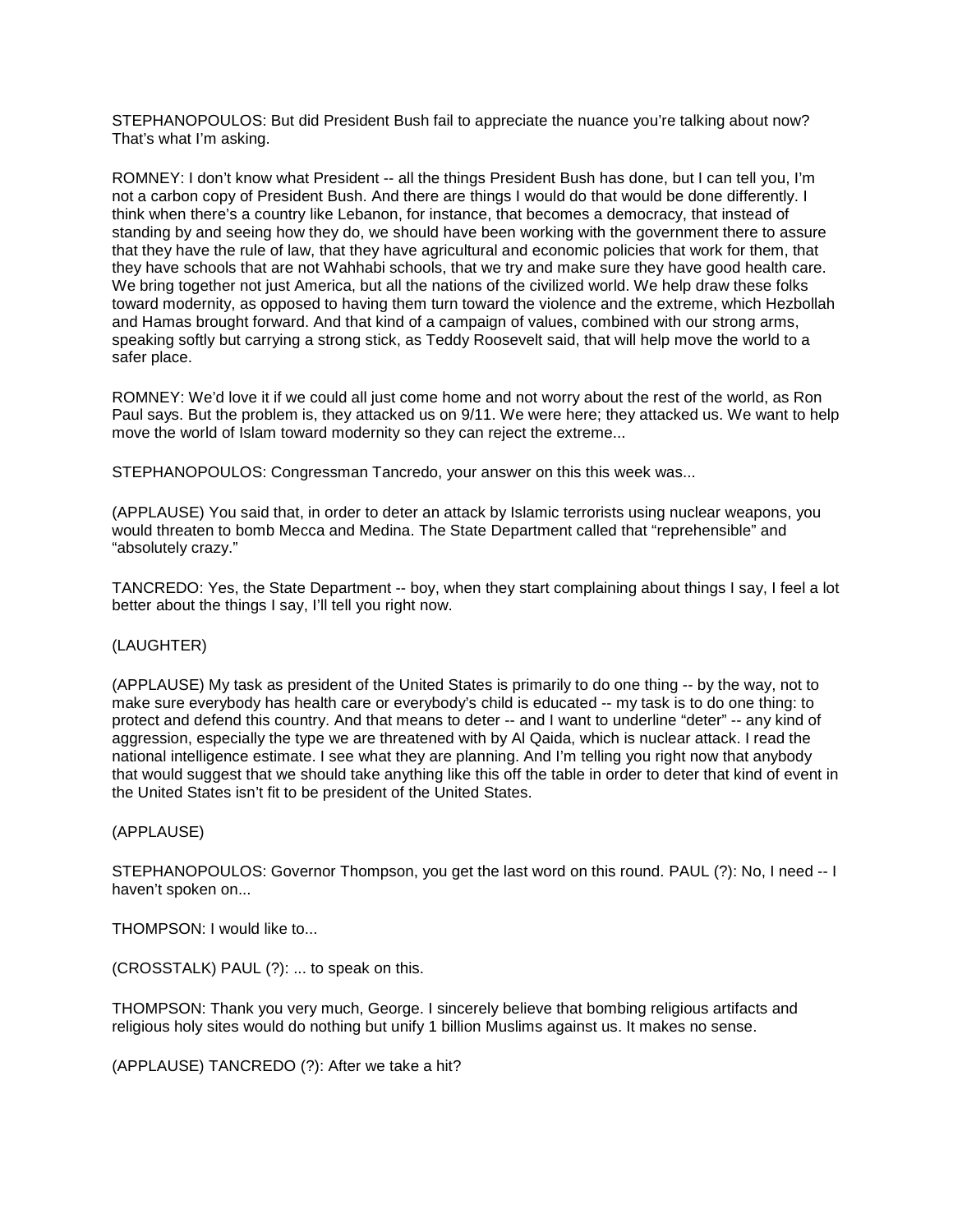THOMPSON: I would like to say you have to strengthen your military. What we (inaudible) as Americans, we have to be so politically correct in this country. When we have democracies in South America that are supporting us, we sort of ignore them, until somebody elects a guy like Chavez who hates us. Then we wake up and say something about it.

THOMPSON: I think we've got to strengthen our military and we've got to recognize in this world right now we are fighting a holy war. It's a jihad. And until we recognize that and stand up to be Americans and for America, we're going to continue to lose...

STEPHANOPOULOS: Senator Brownback, then we're out of this.

(APPLAUSE)

BROWNBACK: Thank you. George, I think you're seeing clearly from the discussion here and this week that words of a president matter. When Ronald Reagan says, "Mr. Gorbachev, bring down this wall," that mattered. When he called the Soviet Union an evil empire, that mattered. Words of our leader matter, and you have to matter within the context of where we are. We are in a generational conflict with militant Islamists. That's where we are. We are at war. We're a nation at war. I think we have to be very realistic about this war. We have a number of allies in the Islamic world. We have a number of allies around the world. It is something important what we say and the direction we go. I think we push democracy, but I think we have to be realistic in the places that we push and at the time we push it. You push democracy in Pakistan or Egypt right now, you're going to get a radicalized government in Pakistan, a radicalized government in Egypt and you're going to have a nuclear-weaponed, radical government in Pakistan.

STEPHANOPOULOS: OK, that wraps up discussion.

BROWNBACK: That's why we have to be realistic...

STEPHANOPOULOS: Thank you very much, but I do want to move on to another issue that was in...

(APPLAUSE) ... that was in the news this week. Of course, the collapse of that bridge up in Minneapolis on 35 West, brought a lot of attention to our nation's infrastructure. And with that, let me turn back to David Yepsen.

YEPSEN: Governor Huckabee, is it time we raise the federal gas tax to start fixing up our nation's bridges and roads?

HUCKABEE: Well, I think the obvious answer is, it's not necessarily that we raise a tax to fix what we ought to fix of this country. We're spending billions of dollars all over our country and around the world, but it may be time that we start spending some of those billions of dollars to deal with our own infrastructure. And the bridge isn't the only problem. Anybody who's flown lately -- as I do pretty regularly in the commercial system -- know that we have a complete gridlock.

HUCKABEE: And part of that problem is we've got a system of air traffic control that was designed in 1950, five years before I was born. We've got better navigation systems in our rental cars than we have running the airline industry today. And so, yes, we need to address it. It's not being talked about. And it's our bridges, our interstates, our sewer and water treatment systems. They're crumbling. They're old. We saw an 85-year-old steam pipe explode in the middle of Manhattan recently. And we have to start addressing building this country, not everybody else's.

(APPLAUSE)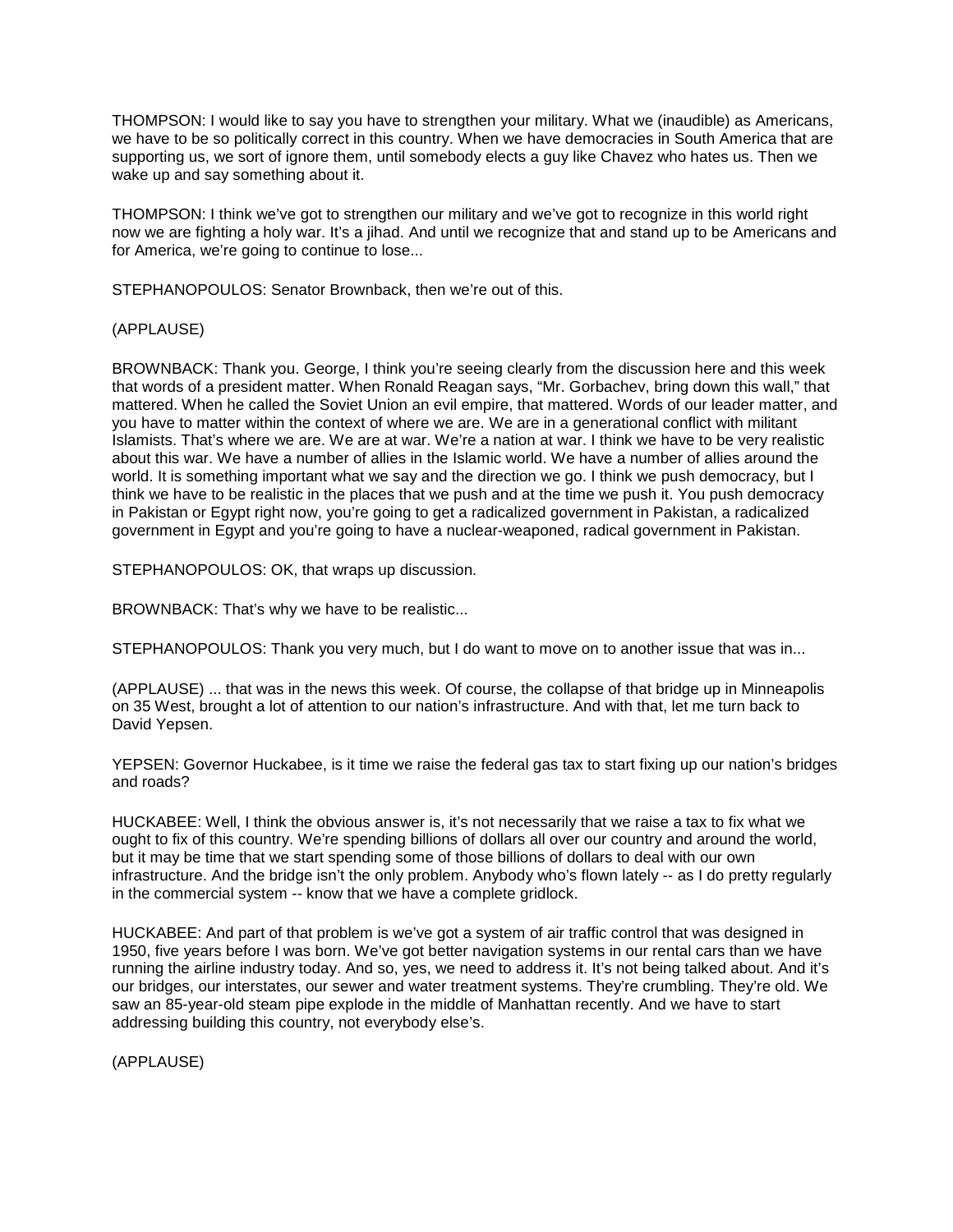YEPSEN: Mayor Giuliani, how do you answer -- in Minnesota, Governor Pawlenty, who vetoed an increase in his state gas tax said now he may consider one. Is this Republican dogma against taxes now precluding the ability of you and your party to come up with the revenues that the country needs to fix its bridges?

GIULIANI: David, there's an assumption in your question that is not necessarily correct, sort of the Democratic, liberal assumption: "I need money; I raise taxes."

YEPSEN: Then what are you going to cut, sir?

GIULIANI: But wait, wait, wait. Let me explain it.

YEPSEN: What do you cut?

GIULIANI: The way to do it sometimes is to reduce taxes and raise more money. For example...

(APPLAUSE) ... I ran the city -- I ran a city with 759 bridges; probably the most used bridges in the nation, some of the most used in the world. I was able to acquire more money to fund capital programs. I reduced the number of poor bridges from 5 percent to 1.7 percent. I was able to raise more money to fix those bridges by lowering taxes. I lowered income taxes by 25 percent. I was collecting 40 percent more from the lower income tax than from the higher income tax. Or, I'll give you another example. Senator Edwards last week recommended increasing the capital gains tax from 15 percent to 28 percent because he wants more money.

GIULIANI: Now, Senator Edwards hasn't had much executive experience because the reality is the last time -- the last time we raised the capital gains tax, and you can go back and check it, from 20 to 28 percent, we lost \$45 billion. There is a liberal Democratic assumption that if you raise taxes, you raise money. We should put more money into infrastructure. We should have a good program for doing it. But the kneejerk liberal Democratic reaction -- raise taxes to get money -- very often is a very big mistake.

(APPLAUSE)

STEPHANOPOULOS: Governor Romney, do you want to cut taxes to fix more bridges?

ROMNEY: There's no question but that the biggest source of revenue for this country -- if you really want to make some money in this country, really get some money so we can repair our infrastructure and build for the future, the biggest source of that is a growing American economy. If the economy is growing slowly, when tax revenues hardly move at all, and, boy, you better raise taxes to get more money for all the things you want to do. But if the economy is growing quickly, then we generate all sorts of new revenue. And the best way to keep the economy rolling is to keep our taxes down. That is why I proposed that middle-income Americans ought to pay no taxes on their savings. Invest in the future of the economy. Growth helps us provide the revenue that we need. Our bridges -- let me tell you what we did in our state. We found that we had 500 bridges, roughly, that were deemed structurally deficient. And so we changed how we focused our money. Instead of spending it to build new projects -- the bridge to nowhere, new trophies for congressmen -- we instead said, "Fix it first." We have to reorient how we spend our money.

YEPSEN: Senator McCain, you have about 30 seconds.

MCCAIN:: We passed a \$50 billion transportation bill that had \$2 billion in pork barrel earmarked projects: \$233 million for a bridge to nowhere in Alaska, to an island with 50 people on it. Not one dime in those pork barrel projects was for inspection or repair of bridges.

STEPHANOPOULOS: Senator McCain, you got 10 seconds.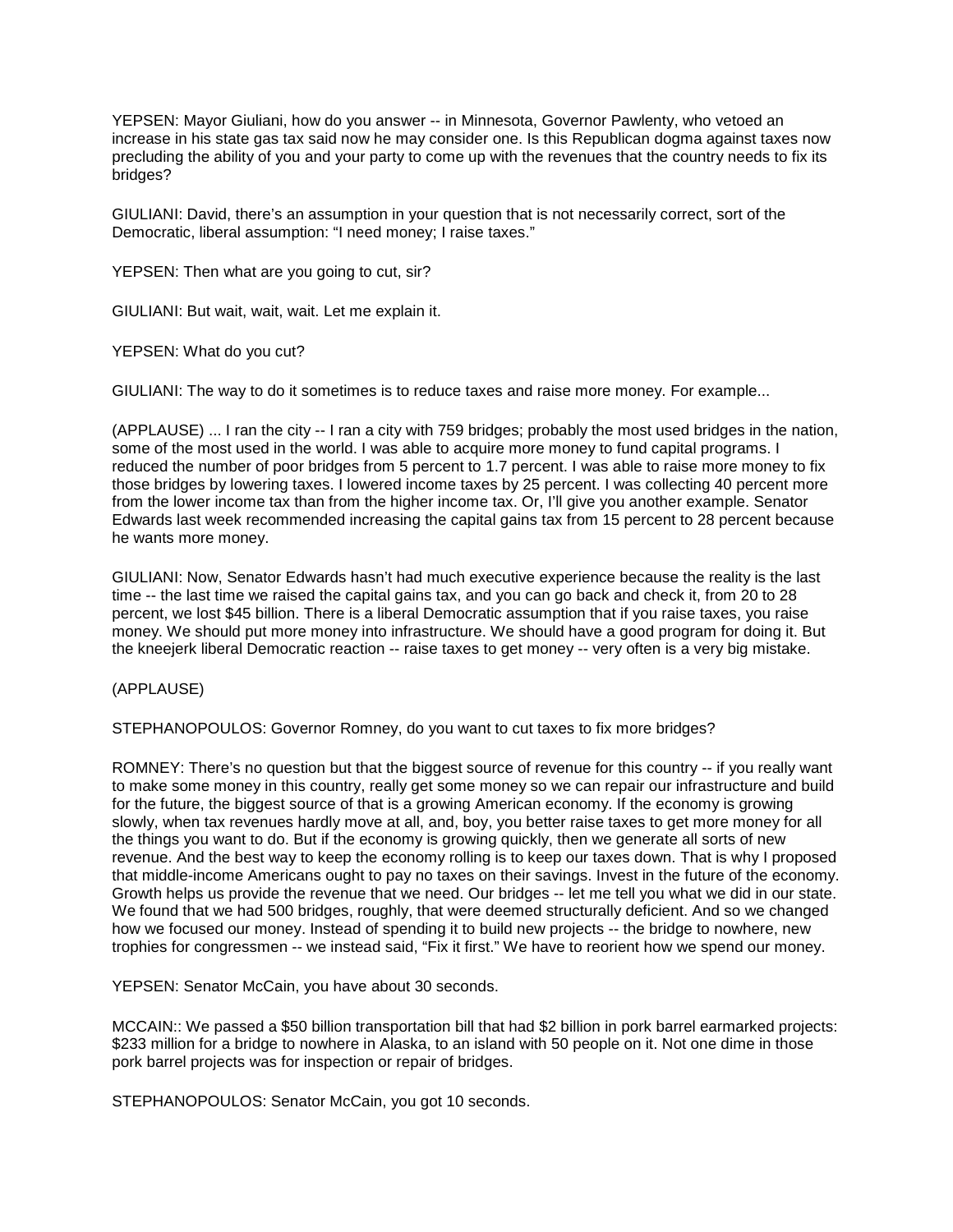MCCAIN:: They were for pork barrel projects. I'll veto every single bill that comes across my desk and make the authors of those pork barrel projects...

STEPHANOPOULOS: And that is the last word. We're going to go to commercial. We'll be back in just a couple of minutes.

## (APPLAUSE) (COMMERCIAL BREAK)

STEPHANOPOULOS: And we are back now for the final half hour of the Republican debate here in Iowa.

STEPHANOPOULOS: And we want to start out this half hour with a question that came in over the Internet. His name is Sean Kennedy (ph). He's from Leesburg, Virginia. And he had a question about Vice President Cheney. (BEGIN VIDEO CLIP) SEAN KENNEDY (ph): During the Bush administration, there's been a growing controversy over the role of the office of the vice president. As a candidate for president, what authority would you delegate to the office of vice president? And should those authorities be more clearly defined through a constitutional amendment? (END VIDEO CLIP)

## STEPHANOPOULOS: Senator McCain?

MCCAIN:: Having been considered for that post several times, I've thought a lot about that.

(LAUGHTER) The vice president really only has two duties. One is to cast a tie-breaking vote in the case of a tied vote in the Senate. And the other is to inquire daily as to the health of the president.

### (LAUGHTER)

(APPLAUSE) I really would do what some presidents have done in the past. A vice president brings a certain area of expertise and talent. I would probably assign some of those areas, like telecommunications or some other important issues. But...

STEPHANOPOULOS: So not as wide-ranging as Vice President Cheney had?

MCCAIN:: Look, I would be very careful that everybody understood that there's only one president.

#### (APPLAUSE)

STEPHANOPOULOS: Governor Thompson, you served in the Cabinet with Vice President Cheney. Do you -- and I heard in the implication in Senator McCain's answer there -- do you think that Vice President Cheney has too much power?

THOMPSON: I believe that Vice President Cheney is criticized for a lot of things that he doesn't do.

(APPLAUSE) And I believe that Dick Cheney is an honorable individual. And I think the president of the United States depends a great deal upon him. But I would like to also quickly point out, since I'm not going to get a chance, is that I don't want to leave this audience -- you know, when you said that nobody supports Senator Grassley's SCHIP program, to have the press -- because I know how the press acts -that the press will come back, "All Republicans are against poor children and health care for them." That is not what we said.

### (LAUGHTER)

STEPHANOPOULOS: That's not what I said either, but go ahead.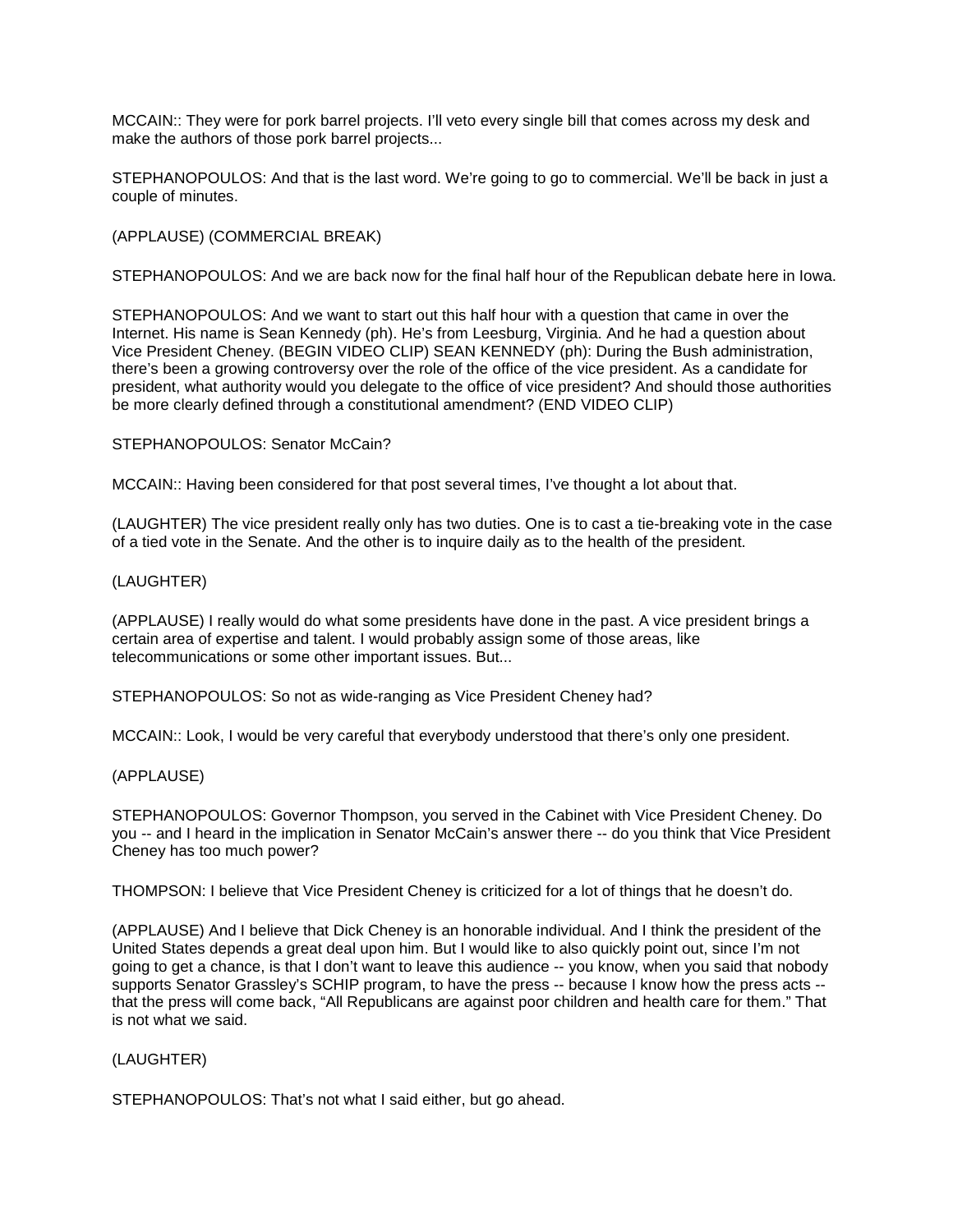# (LAUGHTER)

THOMPSON: We said that what we want to do is we want to change SCHIP on a competitive model, against the Democrats...

STEPHANOPOULOS: But you're not with Senator Grassley. And I want to move on and stay on this subject.

THOMPSON: No, but I really want to make that...

STEPHANOPOULOS: OK. I just want to stay on this subject. Mayor Giuliani?

GIULIANI: I think the vice president of the United States -- that office has to be worked out with the president. And the thing that's clearest about it, now that we're at war and we have this Islamic terrorist war against us and we have this aggressive enemy that's already attacked us here in the United States twice, is that a vice president has to be just as capable, just as ready to take over that office, literally on a moment's notice. And that should be the major qualification. And then it should be in the discretion of the president and the vice president to decide on what kind of responsibilities they should have.

STEPHANOPOULOS: But would you like to have...

GIULIANI: I worked in the Reagan administration...

STEPHANOPOULOS: ... a vice president like Vice President Cheney, with that wide range of responsibility (ph)?

GIULIANI: I thought -- I mean, worked in the Reagan administration. I thought the division of responsibilities between President Reagan and Vice President was a good one. I thought it was a really comfortable one. I mean, I'm real clear on the fact that George W. Bush is the president of the United States.

GIULIANI: He's the only one...

STEPHANOPOULOS: Governor Romney?

GIULIANI: ... who makes the decisions. He can use Vice President Cheney the way he sees fit. And I'm comfortable that you select somebody who can step in on a moment's notice with experience, background, knowing what's going on. We can't have a kind of situation like we had in, you know, the 1940s with Harry Truman, where Harry Truman, thank God, turned out to be the kind of president he was, but apparently he didn't even know about the Manhattan Project. You can't have that any longer.

STEPHANOPOULOS: Governor Romney?

ROMNEY: You let the president decide what the responsibilities of the vice president would be in his administration...

STEPHANOPOULOS: What would you decide?

ROMNEY: Depends on the person, depends on the needs, depends on their capabilities. But I like a person that gives wide viewpoints on a wide array of issues. But let me tell you, it's been very popular lately for people across the country to be critical of the president and the vice president. And I know they make mistakes. But they have kept us safe these last six years. Let's not forget that.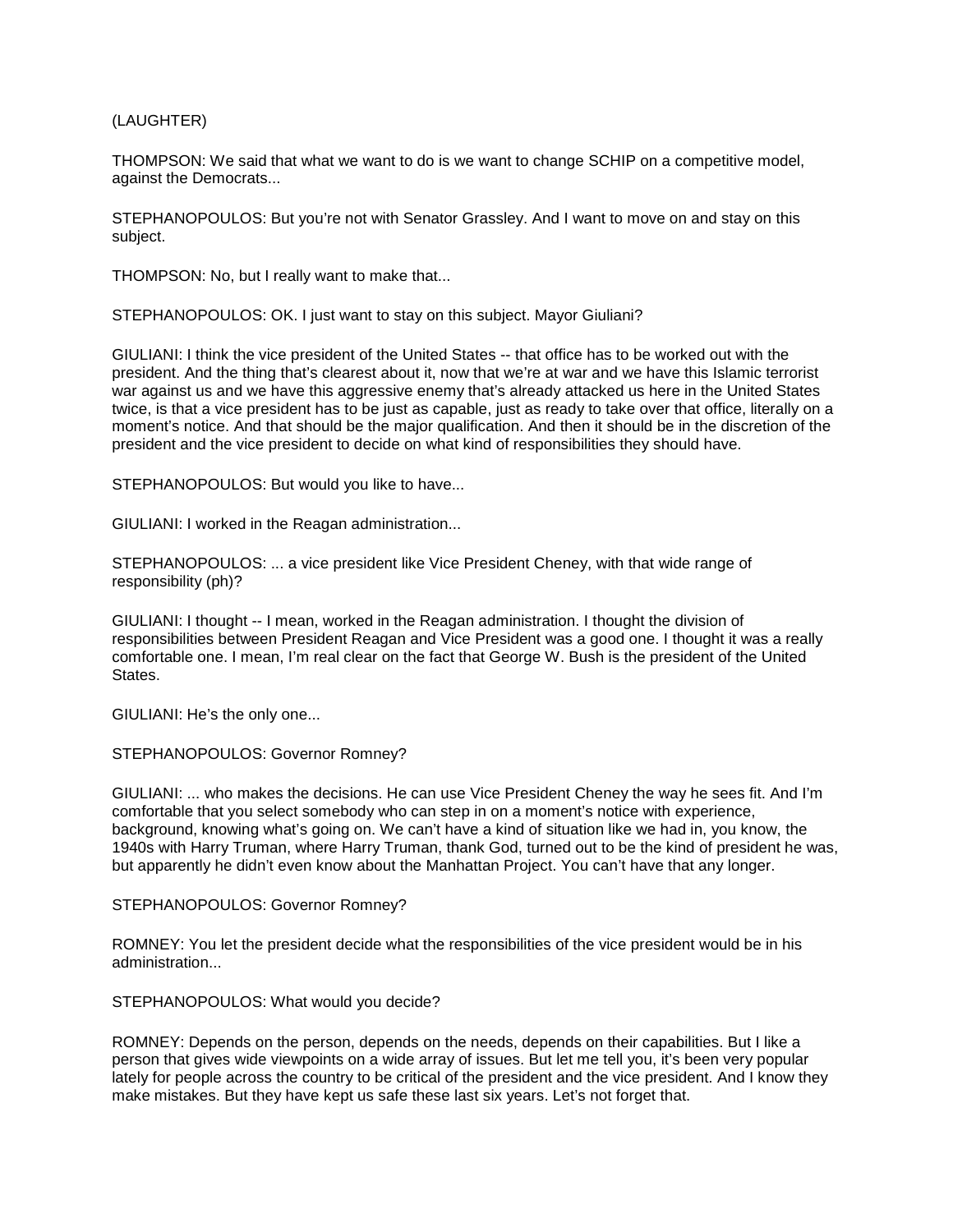## (APPLAUSE)

### STEPHANOPOULOS: Senator Brownback?

BROWNBACK: George, I wouldn't delegate things to the vice president. But I would involve the vice president in a lot of things. But I think there's a key point here to look at. One is that Dick Cheney came in with a lot of experience. He came in with a lot of experience on defense, foreign policy issues. And I think the president over-relied on that. I think Dick Cheney has done an admirable job. I think the president's over-relied upon that. I think you need somebody coming into the presidency that's had foreign policy experience, that's worked on these national and global issues, so that they don't have to depend on the vice president as much. I think you should have a highly competent person as vice president that can step in at any time and can provide you high- quality information, reflection, wisdom that's needed in that job, but not somebody that takes over the job.

(APPLAUSE)

STEPHANOPOULOS: Congressman Paul?

PAUL: I certainly wouldn't support an amendment to change the role of the vice president. But there's no way to know exactly what goes on, but if you take perceptions from Washington, most people there behind the scenes think the vice president is more powerful than the president. Philosophically, I think this is the case. It's obvious that he represents a neoconservative viewpoint. And my objection is that that has been the rejection of the Republican Party platform and traditional conservatism. And I think this is where we have gone astray. We have drifted from our fundamental premises and the conservative values that this party used to get.

(APPLAUSE)

STEPHANOPOULOS: Congressman Hunter, you get the last word on this.

HUNTER: George, it depends on the credentials of the president. I served in Vietnam -- didn't do anything special, but I wore the uniform. I've been the chairman of the Armed Services Committee for the last four years. And my son has now done two tours in Iraq and one in Afghanistan. I can look the American people in the eye and say, "We're all in this together." So I would not share the role of commander in chief with a vice president. If you've got other folks that have less background in national security, they're going to need to have a vice president that they rely on much more.

STEPHANOPOULOS: I need to move on now, and the issue is taxes, always important in these caucuses and primaries. And the Iowa Republican Party has said the most important economic reform Congress can enact to win the fight against poverty is the fair tax. For our viewers, I want to explain what the fair tax is. It would eliminate the income tax, estate tax, payroll tax and capital gains tax. It would eliminate all those and replace it with a 23 percent sales tax. That's the fair tax.

(APPLAUSE) Mr. Yepsen has a question.

YEPSEN: Governor Huckabee, this issue of tax policy, I see it as a real fault line inside your party -- fair tax, national sales tax, a flat tax, or make adjustments to the existing tax system.

YEPSEN: Where do you come down on this question?

HUCKABEE: I absolutely support the fair tax. And part of the reason is, the current system is one that penalizes productivity. A recent poll showed that more Americans fear an audit of the IRS than they do getting mugged. And the reason is, getting mugged isn't as painless as an audit from the IRS.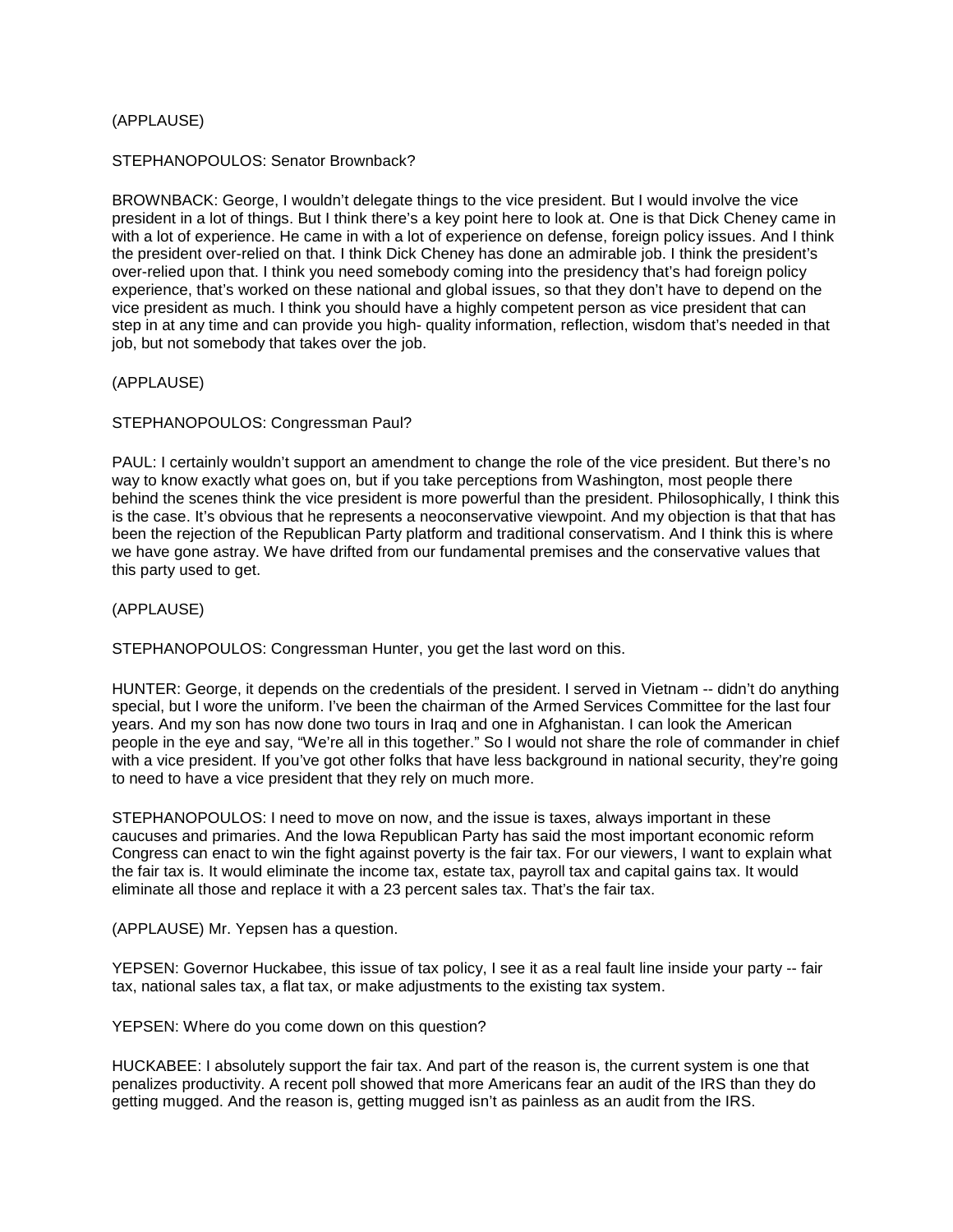(LAUGHTER) And the reality is, if we could have the fair tax, you take \$10 trillion parked offshore, bring it home, you rebuild the "made in America" brand, you free up people to earn money, to work, you don't penalize them for taking a second job, you don't penalize them for investing, you don't penalize them for savings. Today, our tax system doesn't need a tap of the hammer, a twist of the screwdriver, it needs a complete overhaul. And what the fair tax does, it ends the underground economy. No more illegals...

YEPSEN: Governor Romney?

HUCKABEE: Let me, if I may. No more illegals, no more gamblers, prostitutes, pimps and dope dealers will be able to escape the tax code.

YEPSEN: Governor Romney?

HUCKABEE: It's the single great thing that will help this country (inaudible) revitalized economy.

### (APPLAUSE)

YEPSEN: Governor Romney, how do you come down on this question?

ROMNEY: It's good, but it's not that good.

HUCKABEE: No, it's actually better than that, Mitt, it's even better than that.

### (APPLAUSE)

ROMNEY: There are a lot of features that are very attractive about a fair tax. Getting rid of the IRS is something we'd all love. But the truth is, we're going to have to pay taxes. We are the largest economy in the world. We've added -- during the time Europe added 3 million jobs, we've added about 50 million jobs in this country. And so completely throwing out our tax system and coming up with an entirely new one is something we have to do very, very carefully. The president's commission on taxation -- tax reform - looked at this and said: Not a good idea. Some of the reasons...

HUCKABEE: They didn't look at that...

### (CROSSTALK)

ROMNEY: Let me -- hold on, let me complete. Some of the reasons are the fair tax, for instance, charges a 23 percent tax, plus state sales tax, on a new home, when you purchase a new home. But if you buy an old home, there's no tax. Think what that might do to the construction industry. We need to thoroughly take it apart before we make a change of that nature. That's why my view is, get rid of the tax on savings and let middle-income people save their money tax-free.

YEPSEN: Mayor Giuliani, which one of the three options would you...

(APPLAUSE) A national sales tax...

GIULIANI: Eliminate the death tax.

ROMNEY (?): Of course. Of course.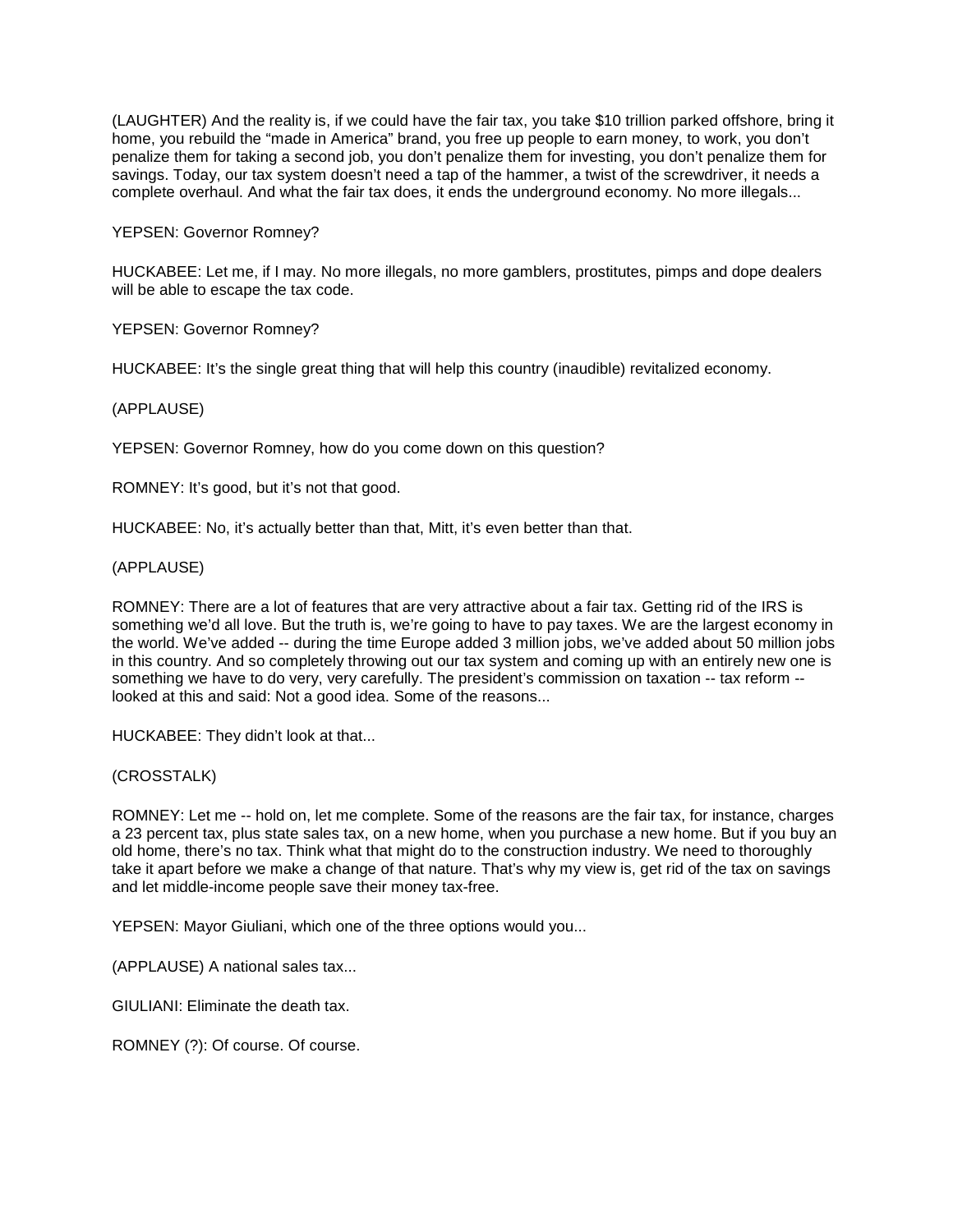GIULIANI: And that should be eliminated immediately. It makes no sense at all. In 2010, the death tax is going to go to zero percent. And then it's going to go to 55 percent in 2011. You do not want to be on a respirator in 2010.

(LAUGHTER)

(CROSSTALK)

STEPHANOPOULOS: Governor Huckabee and then...

GIULIANI: And then I would say the most -- the most sensible thing to do is to simplify the tax code, reduce taxes, keep taxes low. I don't think -- I think the flat tax and the fair tax are both very intriguing. And if we were starting off at the very beginning with taxation, the first argument I would make is let's not have any taxes. The second argument I would make is the fair tax or the flat tax would probably be a better way to go.

STEPHANOPOULOS: But you're not for the fair tax now, correct?

GIULIANI: It would be too complex to get there. And somebody would have to show me how we're going to make that transition. And, also, the thought that there wouldn't be an IRS with the fair tax -- well, who is going to administer the sales tax? And who's going to administer the people that are exempt from the sales tax? And who is going to administer what items might be exempt from the sales -- maybe food would be exempt from the sales tax.

(APPLAUSE)

YEPSEN: Senator McCain, how do you come down on this question?

MCCAIN:: I believe that we've got to simplify the tax code. But one of the first areas we've got to go after is the alternate minimum tax, which is going to eat in to 20 million American families if we don't eliminate it, and very quickly. Look, when we found out that Congress could not close a single military base when we had a huge number of them, we appointed -- we passed a law where we appointed a commission and they said we would close so many based and Congress votes up or no -- up or down. I would find Alan Greenspan. I'd say, "Give us your recommendations." We'll pass a law. And we will vote on Alan Greenspan and his commission's recommendations, yes or no, up or down. That's the way you're going to simplify the tax code, which now requires \$140 billion of American families' income to prepare their tax returns.

(APPLAUSE)

STEPHANOPOULOS: Congressman Tancredo?

TANCREDO: The reason why we absolutely need to go to something like a fair tax -- and I am a cosponsor. And by the way, if you don't understand how it would work, I would suggest to you that you read Neil Boortz's book and John Linder's. It's a perfect explanation of how it works.

GIULIANI (?): (inaudible) read it -- underlined it.

TANCREDO: Here's -- well, then you should know how it works.

GIULIANI (?): We just disagree about it.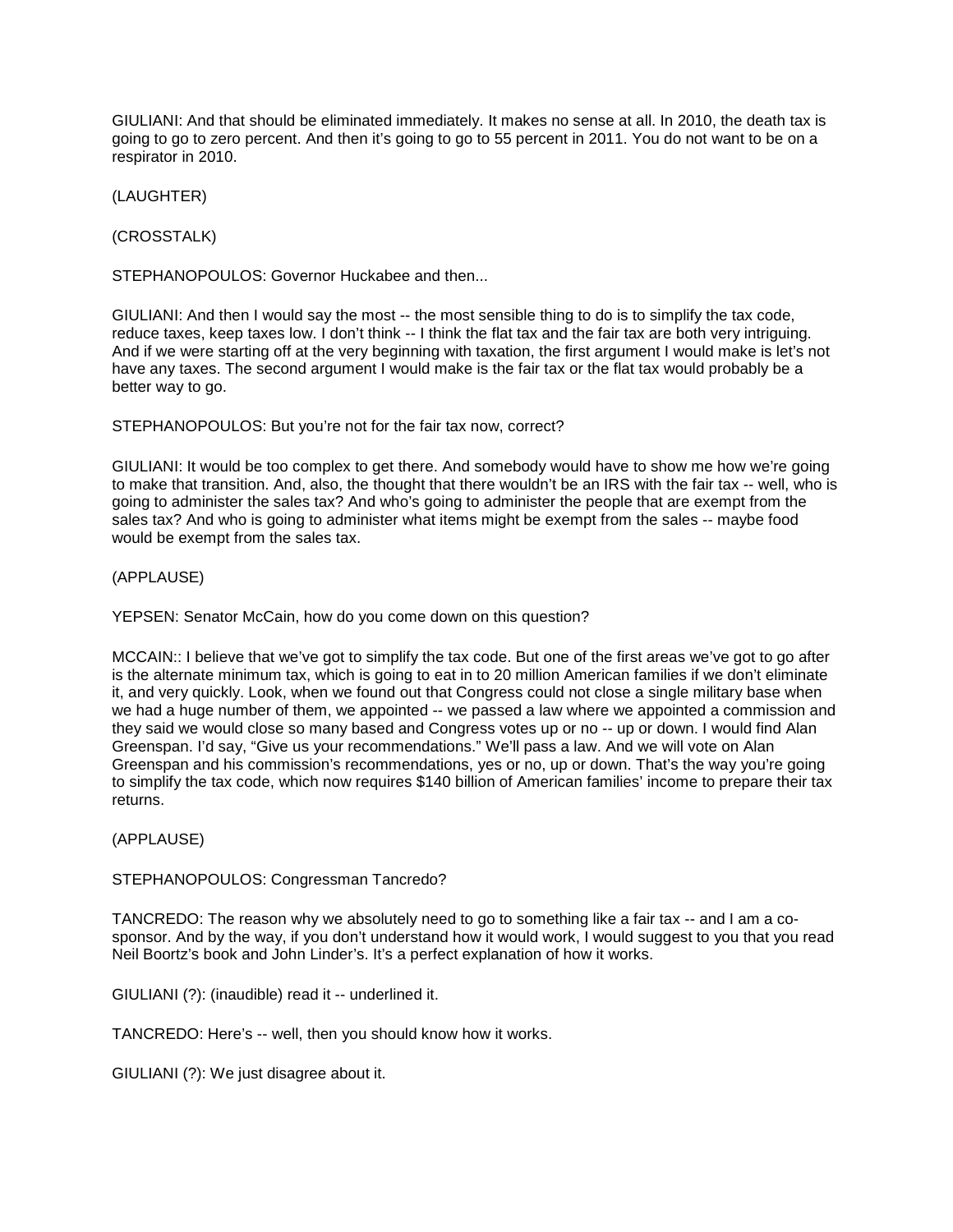# (LAUGHTER)

TANCREDO: The fact is that -- but the most important reason, the most important reason to move from an income tax to something like a fair tax -- to specifically a fair tax, is because an income tax is designed to manipulate behavior. BROWNBACK (?): George?

TANCREDO: It gives the government the power to manipulate your behavior. "I reward you for the things I want you to do by giving you a tax cut. I penalize you for the things I don't want you to do by raising your taxes." That is too much power for the federal government. It is always going to be an overreach of power.

(APPLAUSE)

STEPHANOPOULOS: I've got to move on. Senator Brownback, you get 30 seconds on this, and then we move on.

BROWNBACK: I think we need to move toward an optional flat tax. I think we need to go to flat taxes.

(APPLAUSE) And let me just say why here. We've got a problem with the current tax code and we've tried to take it out. And every time you try to take it out, everybody comes to defend it that has something in it. You can put an optional flat tax in the tax code and let people choose. And it will create economic growth. That's why 16 countries have already gone to a flat tax: It creates growth. Growth is the key for us in this economy for us to get things moving forward.

STEPHANOPOULOS: OK, but you're against the fair tax. I want to -- I've got to move on now. Sorry, Governor, I've got to move on right now. We've got an e-mail question coming in. I'm going to ask every one of you to come in on this for 30 seconds. It comes from Adam Waldren (ph) from Pocatello, Idaho, and it starts like this: "I have made several mistakes that have been defining moments in my life because of what I learned or was forced to realize. What is the defining mistake of your life and why?"

STEPHANOPOULOS: Congressman Hunter?

HUNTER: Because of what I learned and was forced to realize. Think of a major mistake. Contemplating running as a Democrat in my very first...

(LAUGHTER)

(APPLAUSE)

STEPHANOPOULOS: Congressman Paul?

PAUL: The only mistake I made and continue to make is I don't speak forcefully enough for the cause of liberty and the cause of the Constitution. I'm working on it all the time.

(APPLAUSE)

STEPHANOPOULOS: Governor Huckabee?

HUCKABEE: I think probably the greatest mistake I made was not taking good care of my own personal health for the first half of my life. And that's been one of the most transformational things I've done, and I just wish I'd started much earlier.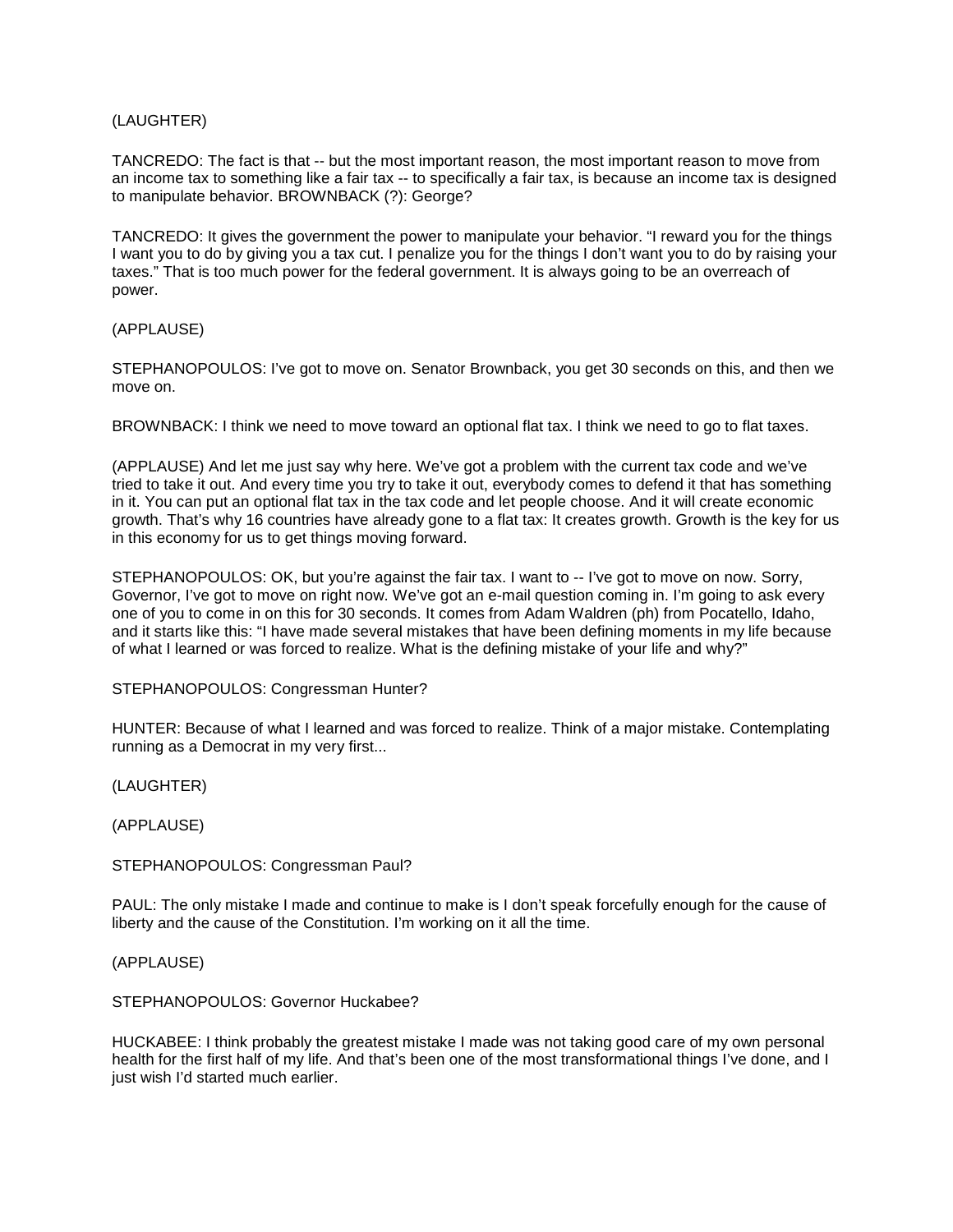ROMNEY: Probably from a political standpoint and a personal standpoint, the greatest mistake was when I first ran for office, being deeply opposed to abortion but saying, "I support the current law," which was pro-choice and effectively a pro-choice position. That was just wrong. And when I became a governor and faced a life-and-death decision as a governor, I came down on the side of life. That was a mistake before that.

GIULIANI: To have a description of my mistakes in 30 seconds?

# (LAUGHTER)

STEPHANOPOULOS: Defining mistake, Mayor. Just one defining mistake.

GIULIANI: Your father is a priest. I'm going to explain it to your father, not to you, OK?

# (LAUGHTER)

STEPHANOPOULOS: OK. I guess that's a pass. Senator McCain?

MCCAIN:: You want my list? It's right here.

(LAUGHTER) I would imagine that in 1967, in the USS Forrestal, where we'd just had a horrendous fire and the ship was headed back to the United States, and a guy came onboard and said, "We need people to go over to another aircraft carrier and stay in combat," that was a very defining moment.

MCCAIN:: I thought about that a lot in the intervening five and a half years in prison. The other mistake was when I went to a meeting among some regulators concerning a guy who was a supporter of mine. It was a mistake and one I never should have made.

STEPHANOPOULOS: Senator Brownback?

BROWNBACK: Probably not telling my wife and kids and parents I love them enough and just being more focused, too many times, on me instead of on them and on others is probably the biggest mistake I've made.

STEPHANOPOULOS: Governor Thompson?

THOMPSON: My mother-in-law died of breast cancer, my mother. My wife has breast cancer. My young daughter has breast cancer. I don't think I was supportive enough, and that's why I'm vowing right now to end breast cancer by the year 2015 for all the women in America.

### (APPLAUSE)

TANCREDO: I have no doubt of what the greatest mistake in my life has been. And that is that it took me probably 30 years before I realized that Jesus Christ is my personal savior.

STEPHANOPOULOS: Congressman Tancredo, thank you all very much. We have one more...

(APPLAUSE) We have one more round. I also want to bring all of you in on this for about 30 seconds each. And I'm going to introduce it by showing everyone something that President Bush said at the Iowa straw poll eight years ago. It was his fundamental promise as president. (BEGIN VIDEO CLIP) BUSH: I know this: Should I be fortunate enough to become the president of the United States, that when I put my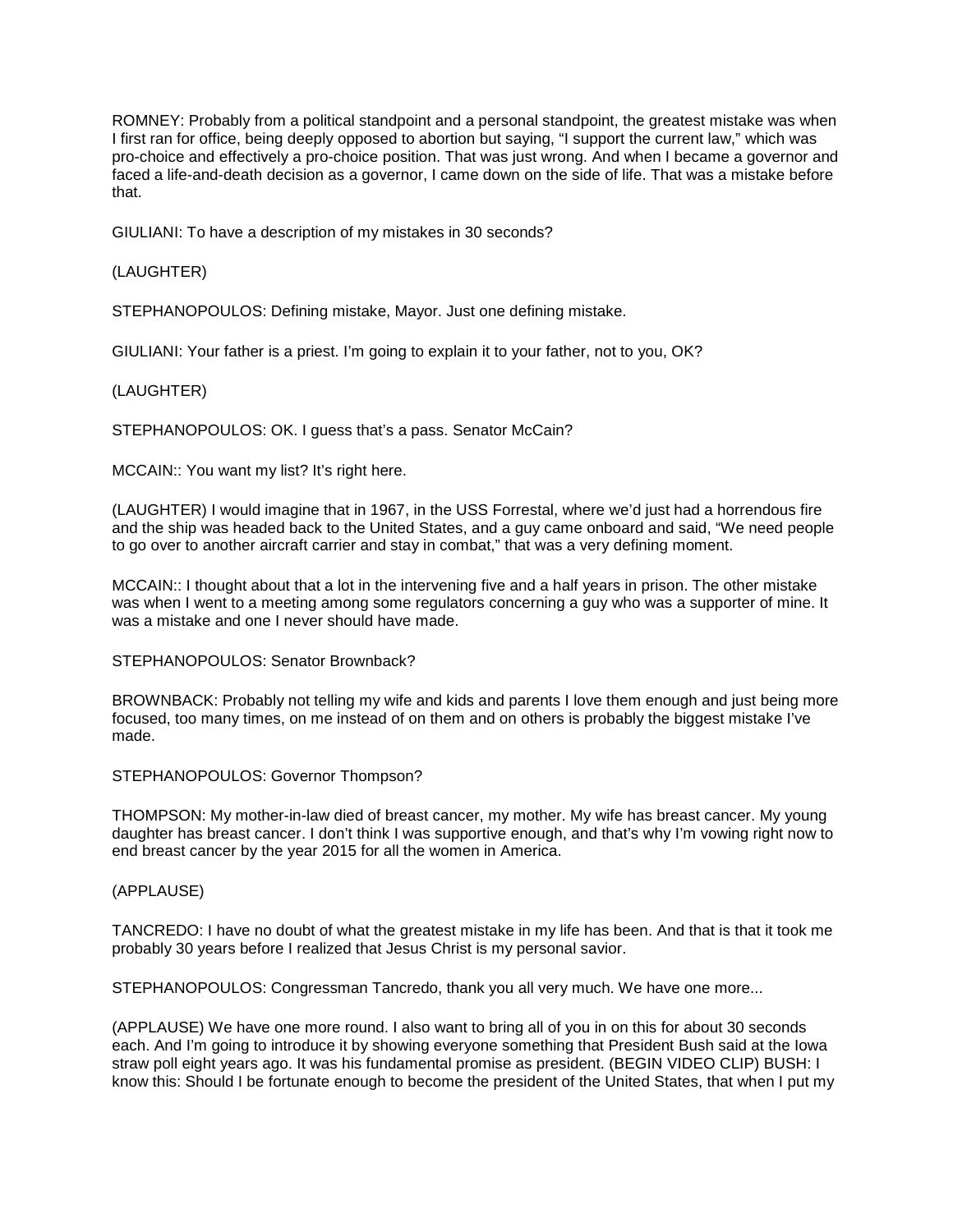hand on the Bible, I will swear to not only uphold the laws of the land, I will swear to uphold the honor and the dignity of the office to which I have been elected, so help me God. (END VIDEO CLIP)

STEPHANOPOULOS: Congressman Tancredo, that was the core promise of President Bush's campaign, to restore honor and dignity to the Oval Office. What will you restore to the Oval Office?

TANCREDO: Hope -- hope in America itself, remembering that we have made a number of mistakes that have turned our friends against us, have encouraged our enemies. I believe that -- with all my heart, that it is going to take a leader committed to the ideas of Western civilization, to the rhetorical -- to speaking out about the values of Western civilization. We can no longer afford political correctness. We have to tell people that there is something good -- not just good, but great -- about who we are. That will restore America's faith in itself and the world's faith in America.

### STEPHANOPOULOS: Governor Thompson?

THOMPSON: I would open up the East Wing. I would open it up to bring in the best minds -- Democrats, Republicans, independents across America -- that want to get something done with this great country. Instead of tearing it down, start building, pro-America, and make sure that we're not so politically correct that we are sacrificing our values in America in this jihadist war. And by bringing in the best minds, the best people, we can change the direction and really start building America a stronger and healthier and better tomorrow than ever before.

(APPLAUSE)

STEPHANOPOULOS: Senator Brownback, what would you restore to the Oval Office?

BROWNBACK: Rebuilding the family. You know, in Washington, D.C., right now, 63 percent of the children are born out of wedlock. Nationwide, the number is 36 percent. You can raise a good child in that setting, but it gets more difficult. The best place is between a mom and a dad bonded together for life. I would stand for life. And I would appoint the next justice I hope would be the voting decision to overturn Roe v. Wade.

(APPLAUSE)

STEPHANOPOULOS: Senator McCain?

MCCAIN:: I love my country. I've had the great honor for more than 50 years of serving it in the military, in Congress, the United States Senate. And I am fully prepared -- fully prepared, more than anyone else running on either side -- to fight the transcendent challenge of this nation, which will be for all of the 21st century. And that is the struggle against radical Islamic extremism.

MCCAIN:: We must win. We will win. And we will never surrender; they will.

### (APPLAUSE)

GIULIANI: I would do the same thing that I did as mayor of New York City, and that is, I would restore hope, but for the people of the entire country: hope that this country can do great things, grand things, that we can build our future on optimism, not this kind of defeatism that I hear from the Democratic candidates. And in deference to the senator, I think the senator is a great man and very well-qualified. But the fact is, I look at the three leading Democratic candidates. They haven't held an executive office in their lives. They haven't run a city, a state, a business. I think maybe they've run a club somewhere. But the reality is, you've got to have some kind of experience for this job. You have to be able to show that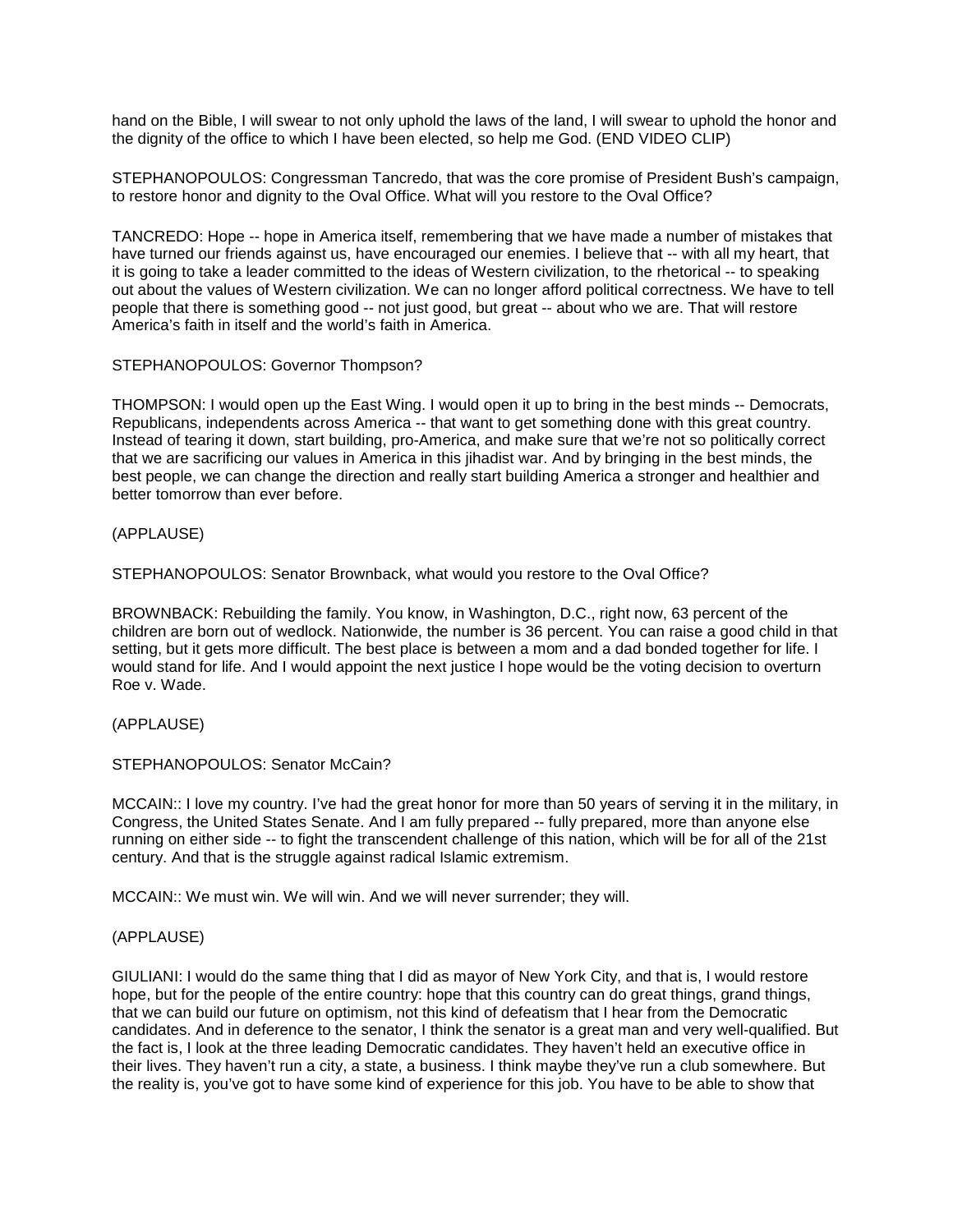you can accomplish things and you can get things done. And I've done that, and I would do that for this country.

## (APPLAUSE)

# STEPHANOPOULOS: Governor Romney?

ROMNEY: I've thought a lot about this question. And I take my inspiration from my dad, from Ronald Reagan, Teddy Roosevelt, the Declaration of Independence. My view is that America is going to be strengthened by virtue of the presidency, if I'm able to have that opportunity. I would strengthen America's military, make sure that we could be safe here at home. We know that we can be safe around the world. I want to have more troops in our military. I want to have them have the equipment they need on the battlefield and the care they deserve when they come home. I want to strengthen our economy, keep our taxes down, become free of oil from foreign places, strengthen our economy so we have great jobs and a great future for our people. And finally, I want to strengthen the American family. In my view, families, a strong economy and a strong military -- that combination of features is what makes this party so strong and accounts for our great success in the elections over the prior several decades and also is so critical to our future as a nation -- a strong economy, a strong military, and strong families. And I'll fight for those things.

(APPLAUSE)

### STEPHANOPOULOS: Governor Huckabee?

HUCKABEE: I would put the very same frame on my wall in the White House I did as governor for 10 and a half years. It's a frame that has a photo, and underneath the photo it says, "Our boss." My picture was never in that frame in 10 and a half years. Every week or so, we'd put the picture of some ordinary Arkansas citizen. And I told our staff, let's never forget who the real boss is. I hope every day I'd never forget I work for those people; they don't work for me. I'd like to be the kind of president that's more concerned about the people on Main Street, not just the folks on Wall Street. And we need that kind of Republican running, that kind of Republican winning.

I'd never forget who the boss really, really is.

(APPLAUSE)

### STEPHANOPOLOUS: Congressman Paul?

PAUL: I would restore openness to government. I do not think in this country we should have secrecy of government. The purpose of government is to provide privacy for the people. I would never use executive privilege to deny information to the Congress, with the full realization that you protect security information, but in the very general sense, we should be very, very open. We want a transparent government. And currently I believe we could improve on that matter.

### (APPLAUSE)

STEPHANAPOULOS: Congressman Hunter, last word.

HUNTER: I think restoring what I call economic patriotism. You know, in World War I, World War II and the Cold War, we rode to victory on the arsenal of democracy. That's our great industrial base, our ability to make things in this country, this magnificent manufacturing capability, which right now we're pushing offshore, pushing to China, pushing to India, pushing to Japan.